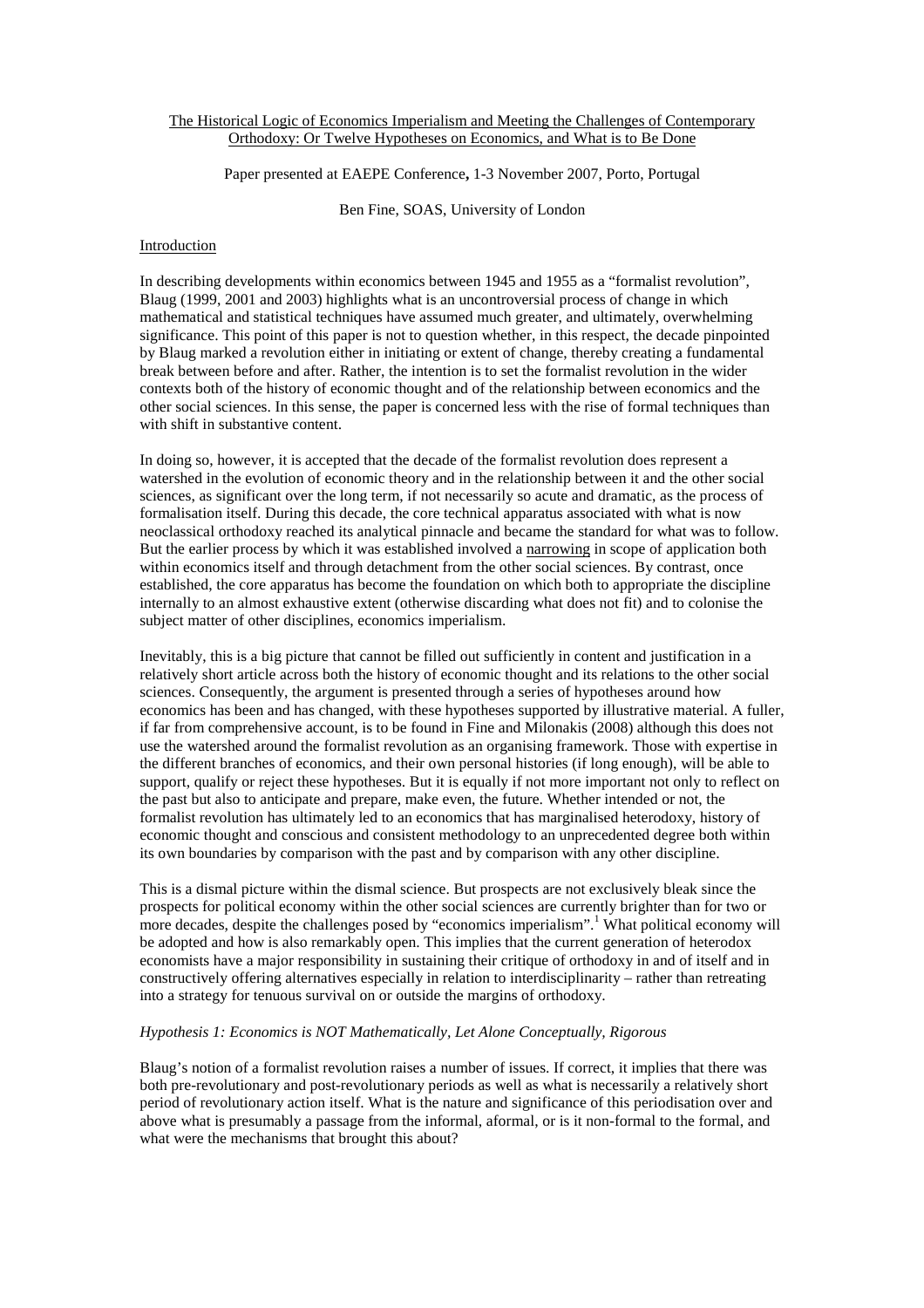The first of these questions – the nature of the revolution if such it is – is open to a number of differing interpretations each of which is subject to contestation. Inevitably, for example, of significance is the status of mathematics in scientific inquiry in general, across social as opposed to natural science, and in application to economics in particular. Whilst mainstream economists have an image of themselves as rigorous and scientific in view of their use of mathematics, methodological debate within or, more exactly, around economics has pinpointed certain limitations that are imposed by the increasing reliance upon mathematical methods. These include undue attachment to deductivism, determinism and conceptual impoverishment, Chick and Dow (2001) for an overview.

To these insights, I would add two further considerations. First, the use of mathematics within economics is extremely limited. A colleague of mine has deplored the way in which economics has become the plaything of third-rate mathematicians. This is certainly true in the sense of the breadth of mathematics that is used in economics, deriving primarily from calculus and statistical methods. Whilst the breadth and depth of the mathematics used by economists has undoubtedly ratcheted up across all levels of the subject, it almost certainly has not kept pace with developments within mathematics itself. It is extremely easy for a mathematician,<sup>2</sup> or someone from the natural sciences trained in the necessary techniques, to become an economist but the transition in the opposite direction is, I suspect, almost unknown.

In addition, complementary to the limited use and knowledge of mathematics, economics has displayed little or no interest in the inner limitations of mathematics itself, as opposed to the greater, if now marginalised, attention paid to the limitations in applying it to economics. As I have argued elsewhere, problems in the philosophical foundations of mathematics – those associated with Russell's paradox – mean that there are corresponding problems in the application of mathematics to social science and so to economics, Fine  $(2006\dot{b})$ .<sup>3</sup> Specifically, if we build up our theory from the aggregated behaviour of individuals or individual interactions, this imposes certain limitations upon the social properties that can be derived. In particular, for example, concepts such as liquidity, institutions, the state and identity cannot be satisfactorily accommodated within a mathematical approach, not as such, but in one that relies upon methodological individualism as does, of course, the core of mainstream economics and increasingly so in its deployment of mathematics in practice. Not surprisingly, the leap from aggregation over individuals to the social is one of faith, and neither conceptual nor mathematical logic.

My first hypothesis, then, is that following the formalist revolution, if not before, the use of mathematics by economics has been for instrumental and deductive purposes and, as such, has been highly selective and careless in its use of mathematics. This has been most strongly highlighted, and criticised, by the critical realist school of economics, most closely associated with Tony Lawson. But it is also implicitly accepted by Backhouse (2007), for example, in part in opposition to critical realism on the grounds of the primary role that mathematics plays in providing models as instruments for problem solving rather than satisfying methodological niceties. One commentator on my point about the implications of Russell's paradox for economics suggested that neither bridges nor economic theory fall down because of the philosophical foundations of mathematics. But the latter does shed light both on the nature and limitations of classical mechanics and neoclassical economics irrespective of the motives, and success, of engineers and economists. At a more superficial level, the idea that the formalisation of economics has removed it from an attachment to real world problems has been strenuously denied by both Solow (2005) and Dasgupta (2002) in light of the extent to which theory has been heavily and increasingly attached to empirical work, Mäki (2002) for a broader assessment. There is a questionable assumption here of essentially equating realism (and problem-solving) with econometrics or more general interrogation of the data/facts. This is more evidence of the carelessness with which mathematical models and statistical methods are deployed, not least for example in the Barro-type regressions associated with new growth theory.<sup>5</sup>

As I have argued elsewhere against the critical realism school, the nature of, and opposition to, mainstream economics and its mathematical methods cannot be taken much further without critically engaging with the substance of its economic theory, Fine (2004, 2006a and 2007a). This is not least because mainstream economists themselves show little interest in, or self-awareness of, the nature of their own methodology and its weaknesses, or even that their claimed parallel with the methods of the natural sciences has long been superseded in principle and, to a large extent, in practice.<sup>6</sup> Thus, significantly, in his defence of orthodoxy, Dasgupta (2002, p. 57) opens by confessing that, "Most economists … have little time for the philosophy of economics as an intellectual discipline. They have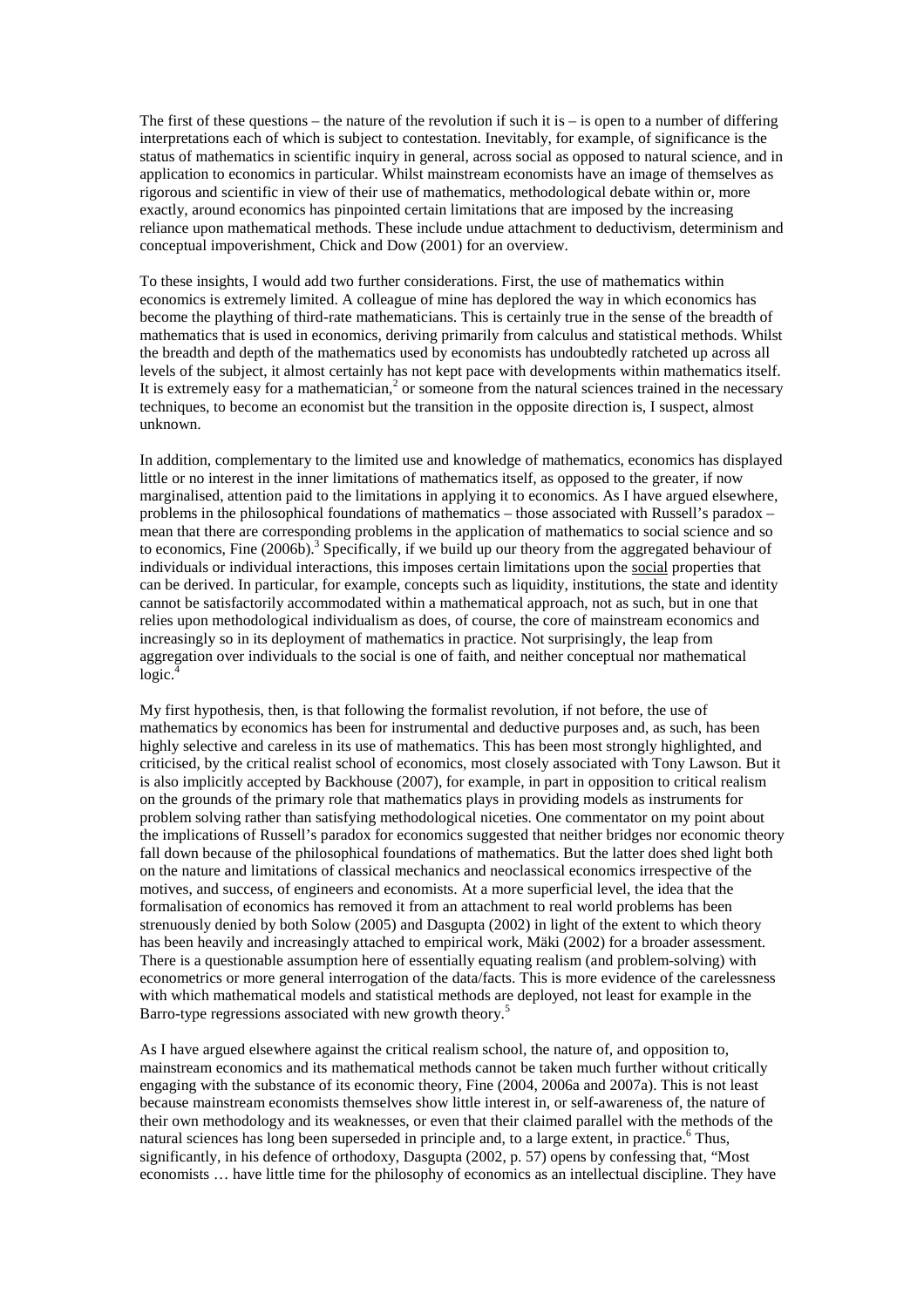even less patience with economic methodology. They prefer instead to *do* economics … There is much to be said for this habit … I know of no contemporary practicing economist whose investigations have been aided by the writings of professional methodologists". Further, neglect of history of economic thought is justified by reference to the methods of the natural sciences, "You can emerge from your graduate studies in economics without having read any of the classics, or indeed, without having anything other than a vague notion of what the great thinkers of the past had written", for "She reads Ricardo no more than the contemporary physicist reads James Clerk Maxwell", p. 61.

Given, though, that the formalisation of economics did involve the heavy adoption of mathematical techniques and that this also involved questionable change in both the form and content of economic theory, how (and why) was this brought about? I do not have a complete answer to this although I suspect that the technical professionalisation of economics around core principles in rapidly expanding US university departments over the course of the formalist revolution is of decisive importance. There was a corresponding shift of the centre of gravity of the frontiers of economics from England to the United States alongside the Americanisation of the discipline. I am not sure that this story has been fully told. It requires close empirical scrutiny, where possible, of university appointments and curricula, of the sort currently being undertaken of the effects of the RAE in the UK, especially by Fred Lee (2007) most recently, and the emergence of new journals, etc. And it is important not to neglect the presence of mathematics within economics prior to the second world war as well as the mathematical accomplishments of economists such as Marshall and Keynes, although their reservations over its use have tended to be forgotten (other than by those who applaud them).

It is also important to take account of external influences on the evolution of the discipline, not least the funding of research in the United States to promote neo-liberalism and rational choice through the RAND Corporation, Amadae (2003). Yet such interventions were not decisive and closely determining in and of themselves and were balanced, if not negated, by the more interventionist and Keynesian Cowles Commission, with Arrow neatly capturing the contradictions involved. He was employed by RAND to study how to form a Soviet welfare function for the purposes of game-theoretically modelling the Cold War. Social choice theory, and the impossibility of treating society as if it were an individual, resulted. More generally, Arrow's own work represents a correspondingly remarkable evolution of having your cake and eating it too – both pushing forward the application of the technical apparatus and architecture of the mainstream, see below, whilst also qualifying if not undermining it. Tartly, Mirowski (2007a) dubs Arrow the "Cowles poster boy", with his popularity within the profession reflecting the irony of repudiating at one time or another each of the mainstream advances that he has himself made, see also Mirowski (2007b). 7

Thus, Arrow (1994) is drawn to the rejection of methodological individualism within economics on the grounds that it cannot be realised in practice, practitioners' prejudices to the contrary. This is because of the need to take something social as given - the price system, the rules of the game (theory), or externalities in access to the pool of knowledge, for example. It is apparent, then, that there were considerable reservations, certainly qualifications, over the formalisation of economics prior to and during the formalism itself. How were these handled? There have been two methods. One is to have acknowledged such reservations as part and parcel of pushing forward with the formalism in any case. I suspect that this is more common in those who initiate change than those who follow, and more common than the other way of proceeding which is to disregard or to dismiss reservations. Interestingly, these two different attitudes towards formalisation are to be found in Arrow and Debreu, respectively, co-founders of one of the most important events in the formalist revolution, the proofs for general equilibrium theory. Debreu's (1986, p. 1265) commitment to formalism with economics, in a sense, as an add on, could not be plainer:

An axiomatized theory first selects its primitive concepts and represents each one of them by a mathematical object … Next assumptions on the objects representing the primitive concepts are specified, and consequences are mathematically derived from them. The economic interpretation of the theorems so obtained is the last step of the analysis. According to the schema, an axiomatized theory has a mathematical form that is completely separated from its economic content. If one removes the economic interpretation of the primitive concepts, of the assumptions … its bare mathematical structure must still stand.

Less well-known of Debreu is his corresponding commitment to methodological individualism. In response to Alan Krueger's (2003, p. 190) question on whether "we don't need a separate field of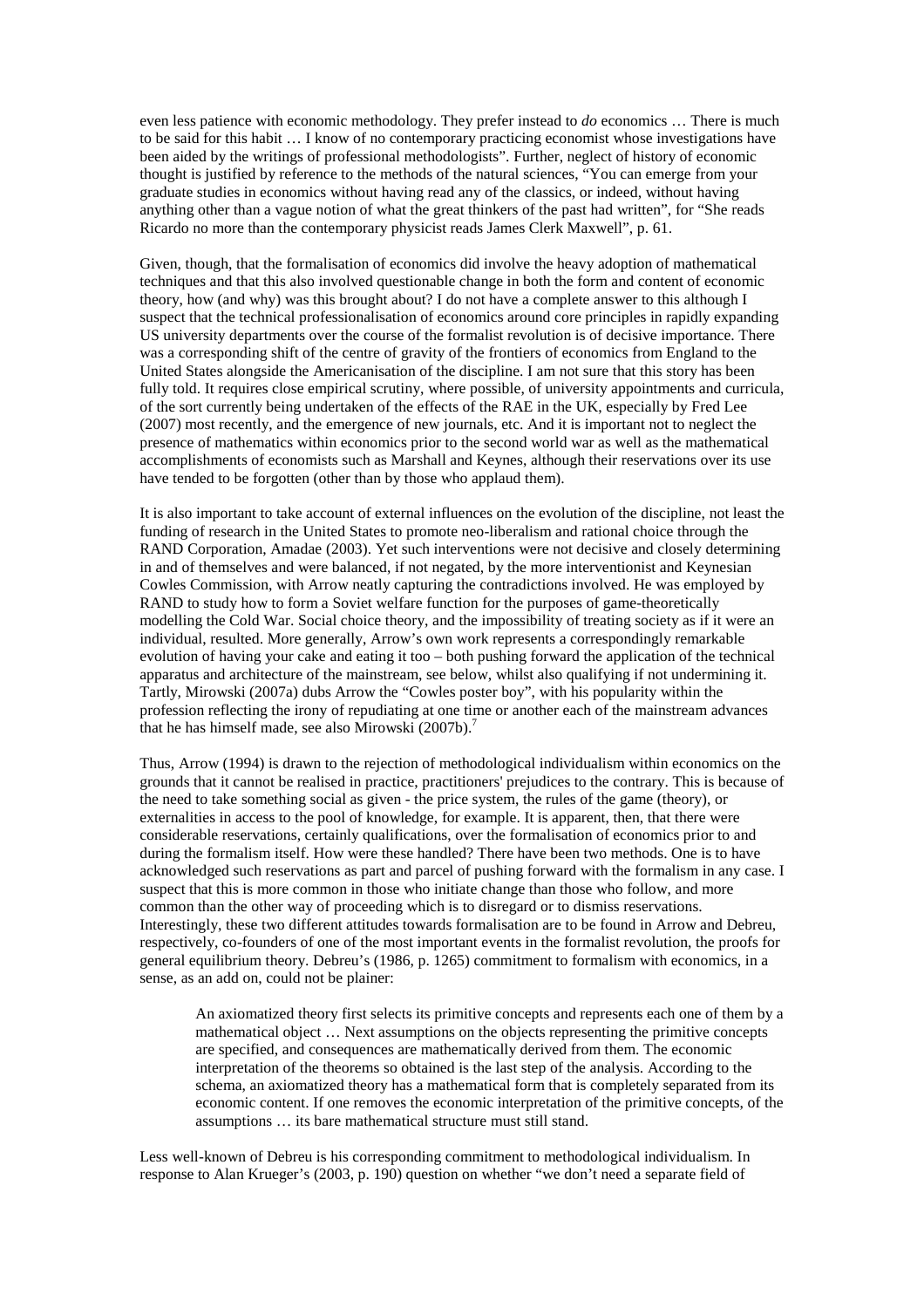macroeconomics", Edmond Malinvaud responds, "That was a vision Gerard Debreu was arguing with me in our interchanges … at the Cowles Commission".

#### *Hypothesis 2: Economics Progresses by Stating Limitations Only to Ignore Them*

This all leads me to my second hypothesis that changes in economic theory are in part propelled by those who make them, inadvertently or not, by clear statement of reservations and limitations only for these to become secondary and, ultimately, discarded in the progress of the discipline. As a corollary, this also suggests that such changes can be rapid, within a generation or less, and become consolidated as a new conventional wisdom with little regard for what has come before. A further corollary is that the explicit identification of such reservations by those pushing economic theory forward has decreased with the passage of time, see tenth hypothesis below. This is because the process has become more Debreu-like than Arrow-like as deductive and speculative formalism has come to the fore at the expense of more rounded conceptual and methodological considerations, not least as a result of the consequences of formalism itself as it becomes an object in its own right. Blaug (1998, p. 11) appropriately reports from a survey of a lack of interest in the real world on the part of elite graduate economics students as opposed to honing their skills in the latest econometrics and mathematical economics.

I will return to this hypothesis and its corollaries later in the context of the pre- and post-revolutionary periods as demarcated by the formalist revolution (the later message being that reservations are more prominent before than after). Before doing so, I wish to focus on the substance of what was formalised as opposed to formalisation itself. Here I would emphasise first and foremost the technical apparatus of neoclassical economics. By the 1950s, the utility and production theory of marginalism had been more or less perfected in two respects. On the one hand, the consequences for supply and demand of individual optimisation had been more or less completely investigated through the Slutsky-Hicks-Samuelson analysis. On the other hand, Arrow-Debreu had equally established sufficient conditions for the existence of general equilibrium, itself drawing upon aggregating across the optimising behaviour of individual agents, creating a technical architecture around notions of equilibrium and efficiency as part of the conceptual focus for formalised models.

## *Hypothesis 3: Utility and Production Functions Rule, OK*

My third hypothesis is that the technical apparatus takes precedence over all else – conceptual content, realism, method, empirical evidence, and alternative approaches. This is even so of mathematical rigour in the sense that should such rigour come into conflict with the technical apparatus, then it is the latter that prevails. The evidence for this is compelling in the ubiquity of the technical apparatus across neoclassical economics, as well as the latter's disregard or contempt for anything that does not incorporate it. More specifically, we can see the imperative of the technical apparatus in the observation only in the breach of the results even within neoclassical economics that offer profound challenges to its continuing use. This begins with acknowledgement of the failure to guarantee existence, uniqueness and stability of general equilibrium. Assume such problems away. The same applies to the profoundly destructive implications for use of production functions that arise out of the Cambridge Critique. As Samuelson (1966: 582) concluded that debate from the neoclassical side:

If all this causes headaches for those nostalgic for the old time parables of neoclassical writing, we must remind ourselves that scholars are not born to live an easy existence. We must respect, and appraise, the facts of life.

Yet neoclassical economics continues as if such lessons need not be learnt.<sup>8</sup> Much the same applies to the absence of money in anything other than a formal sense within economic models; the theory of the second best, the need to attach the technical apparatus to convexity and other assumptions, and the absence of factor reversals in trade theory, of externalities in many models, and of a mode of setting prices other than through a fictional auctioneer. The point is not that neoclassical economics never confronts these issues. On the contrary, the fact that it does so reveals how important they are in principle for its modelling and why they must be overlooked as a matter of formal convenience for the technical apparatus to be able to solve problems within a framework of its own making.

It now makes sense to confront our second and third hypotheses (and corollaries) with one another. To what extent were reservations around the technical apparatus noted only to be disregarded by those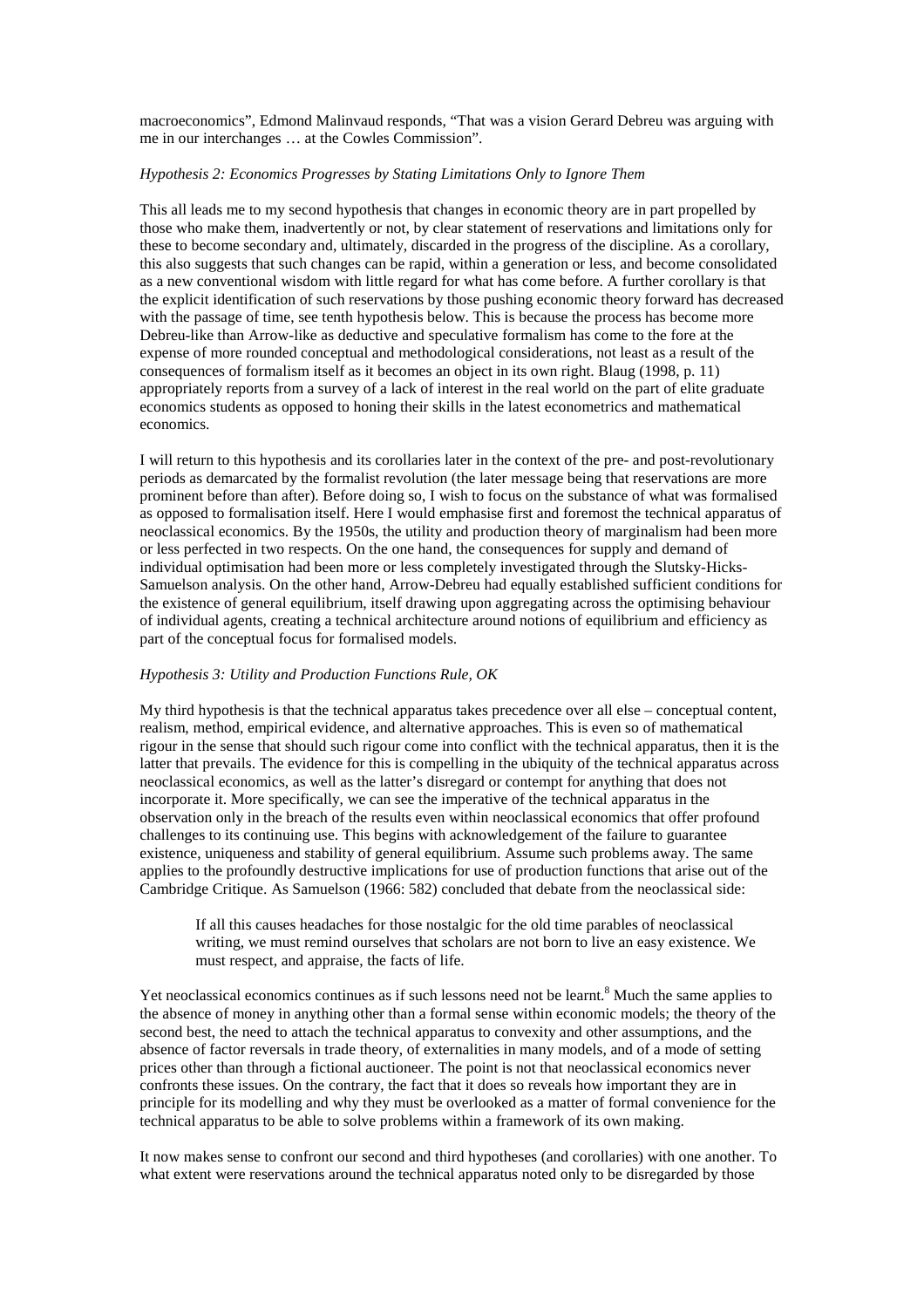who themselves were pushing the theory forward; did this hasten the process; and have the limitations been less observed in the wake of the formalist revolution? This is a matter of some weight and detail, and it is beyond the ambition of this paper other than to pinpoint how much of it began and how much of it ended. For the latter, it is only necessary to observe the unconsidered confidence with which Robert Lucas (1987), for example, considers the functioning of the economy as a whole in terms of representative individuals alongside assertions to the effect that there is no such thing as macroeconomics distinct from microeconomics.

The corresponding theory of the optimising individual has its most profound if not earliest origins in the Principles of Economics of Alfred Marshall. There can be no doubt that he sought to establish an "organon" of optimising individual behaviour. But he saw this as only part of economic and human behaviour and far from a basis on which to understand the functioning of the economic system as a whole. Indeed, forging a link between marginalism and macroeconomics proved to be a project that he failed to realise, not through his own inadequacies but because a solution would only lie along the unacceptable lines adopted by Lucas almost a century later. Significantly, though, Marshall's provision of an acceptable organon of marginalist principles to the economists of his own time depended upon rendering it palatable through stated limitations and reservations, not least in relation to historical and methodological concessions.

## *Hypothesis 4: The Foundation for the Formalist Revolution Was Technically Driven*

As mentioned, to what extent Marshall at the outset and Lucas on the contemporary scene are representative of our hypotheses for those who came between is a matter for close empirical scholarly investigation of those shakers and mover in the interim. But, if correct, in light of the formalist revolution, it is suggestive of a fourth hypothesis, albeit one that is possibly unduly teleological. This is that as the formalist revolution is defined substantively by its corresponding technical apparatus, so the period leading to it was driven by the imperative of establishing that technical apparatus. In particular, from Marshall onwards, marginalist principles were modified in order to obtain required results without regard, other than in passing and temporary qualification, to other considerations.

There is a sense in which this must be so. To go from A to B requires dropping the conditions within A that make B impossible and adopting those within B that do make it possible. So it is a way of reading, and not of explaining, what happened although it is not thereby without explanatory content particularly in light of our earlier hypotheses. Consider, for example, the notion of utility. By the end of the process, it has become attached to the utility function of an anonymous individual without identity exercising a logic of choice over equally unspecified goods. This involves a number of requirements over and above the technical conditions to allow optimisation to proceed. These requirements are reductionist in the sense of stripping out conceptual content and context. This is most apparent for utility, something that was more akin to well-being in the utilitarianism of the nineteenth century but has become the undifferentiated consumption of goods by the time of the formalist revolution, a logic of choice. This has to be made so. Even for Robbins (1932, p. 87), notorious for his definition of economics as the allocation of scarce resources between competing ends, "economic subjects can be pure egoists, pure altruists, pure ascetics, pure sensualists or – what is much more likely – mixed bundles of all of these impulses". There is a fair bit of individual character to ponder in this. Yet as Waller (2004, p. 1112) puts it in review of Davis (2003), "But if choices are the only characteristics of atomistic individuals, the theory of the individual becomes so reductionist that it ceases to be about human beings". For Davis (2007a, p. 203) himself, "if the basis of the atomistic individual was its inner life, and that inner life is now black-boxed into non-existence, then it follows that this neoclassical individual also ceases to exist".

As already indicated, then, that goods might have content derived from their social or historical context has also been excised, although the evolutionary approach to economics associated with Veblen – not least demonstration effects and conspicuous consumption of the leisure class – remained strong throughout the interwar period. By the same token, the classic work of Knight in identifying the distinction between risk and uncertainty had the effect of allowing the latter to be dropped, more or less unconsciously once we have rational expectations and information economics. That this has happened is put most beautifully by Barzel and Kochin (1992, p. 19), "Knight implicitly introduced significant transaction cost considerations to the analysis of the firm. His uncertainty – the driving force in his theory of the firm – is best understood as being like risk except that it is too costly to transact in the market", see also reference to Demsetz below. So uncertainty is simply very expensive risk. But the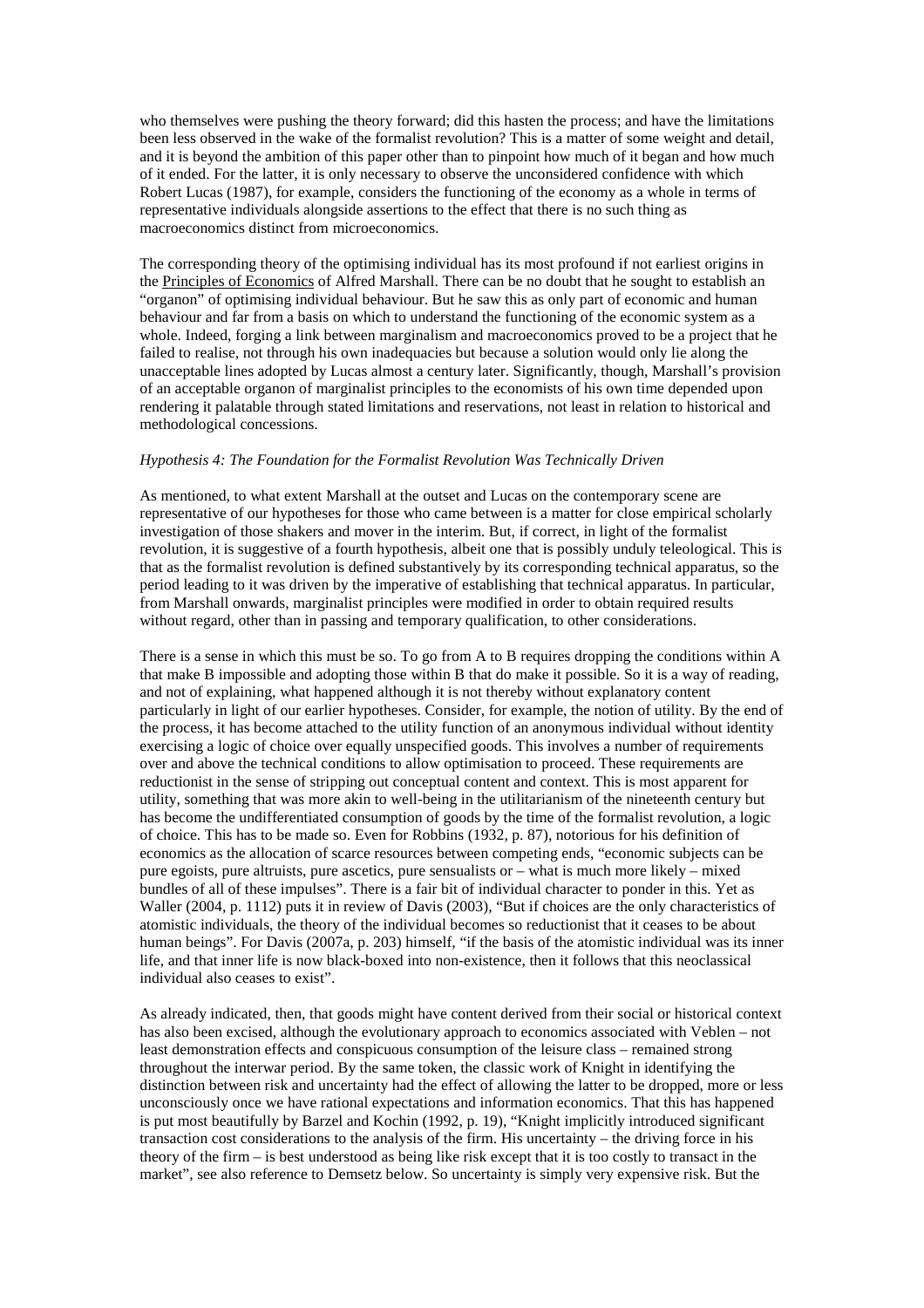most notable reductionism has been to and of the individual, with the identification of the individual with the utility function, and its maximisation as the sole goal of individuals and the determinant of outcomes.

#### *Hypothesis 5: Prior to the Formalist Revolution, Economic Rationality Is Only Part of Economics*

The reaction to such reductionism gives rise to my fifth hypothesis that it led less to hostile rejection than acceptance of a direction of research that corresponded at most to one part of an economic analysis. This is already apparent in case of Marshall but it is also true of Weber and Schumpeter in their search for "social economics", of the Austrian school in their complementary appeal to uncertainty and inventiveness, and in Keynes and others in providing complementary material in macroeconomics, business cycle analysis, economic history and other areas of applied economics. This is not to deny presence of outright opposition to the newly emerging homo economicus from time to time. But the more general response was one of acceptance of the legitimacy of economic rationality as long as it be complemented by what was increasingly perceived as otherwise irrational although it is more correctly seen as social or non-rational to the extent that economic rationality is associated with the single-minded pursuit of self-interest through utility maximisation.

## *Hypothesis 6: The Rise of Economic Rationality Detaches Itself from Other Social Sciences*

And this yields a sixth hypothesis that the technical apparatus was confined not only to a part of economics as a discipline but that it was thereby increasingly detached and isolated from the other social sciences. This means that other forms of now heterodox economics remained strong, American Institutionalism, for example, and old or classic development economics could emerge untainted by the formalist revolution and its antecedents at the same time as the formalist revolution itself. In addition, economic material and analyses found themselves located in other disciplines, not least with the emergence of economic history and the economic elements covered by sociology. Thus, in a stringent and strategic response to Robbins in the Quarterly Journal of Economics, Talcott Parsons (1934, p. 533), founder of functionalist sociology, suggests:

economic institutions are in the causal sense a specifically *non*-economic factor … they form at least one fundamental element in accounting for the specific qualitative form of organization of any particular "economy" … But neither Robbins nor Souter, tho both vaguely note their existence, have any clear conception of the relation of institutions to economic activities, nor any systematic place for a theory of institutions in their scheme of the social sciences. In my opinion it is one of the central elements of sociology.

In short, the process of creating the technical apparatus that provided the foundation for, and culminated in, the formalist revolution of the 1950s, reflected something of an implosion in relation to the discipline of economics itself as well as in relationship to other disciplines. Apart from the reductionism required to establish the technical apparatus, it was also acknowledged only to have a limited scope of application.

#### *Hypothesis 7: Economic Rationality Reverses Its Decline in Scope after the Formalist Revolution*

This is in complete contrast to the post-revolutionary situation, giving rise to our seventh hypothesis. The formalist revolution signals a watershed in the evolution of economic theory, with an implosion followed by an explosion of scope of application of the core formalist principles. As corollary, it should be added, the hypothesis bears upon developments both within the discipline of economics itself and between it and the other social sciences.

This hypothesis is grounded in what we have termed the historical logic of economics imperialism. Whilst the marginalist revolution began the process establishing the technical apparatus of the emerging neoclassical economics, it did so only by accepting its own limitations both analytically and in scope of application as the preconditions necessary to derive its formal results. If not absolutely, rational, optimising homo economicus was traditionally confined to the market and supply and demand of traded goods. This seems to have been taken for granted to a large extent well after the formalist revolution. For Boulding (1969, p. 4), in his AEA Presidential Address, "Economics specializes in the study of that part of the total social system which is organized through exchanges and which deals with exchangeables. This to my mind is a better definition of economics than those which define it as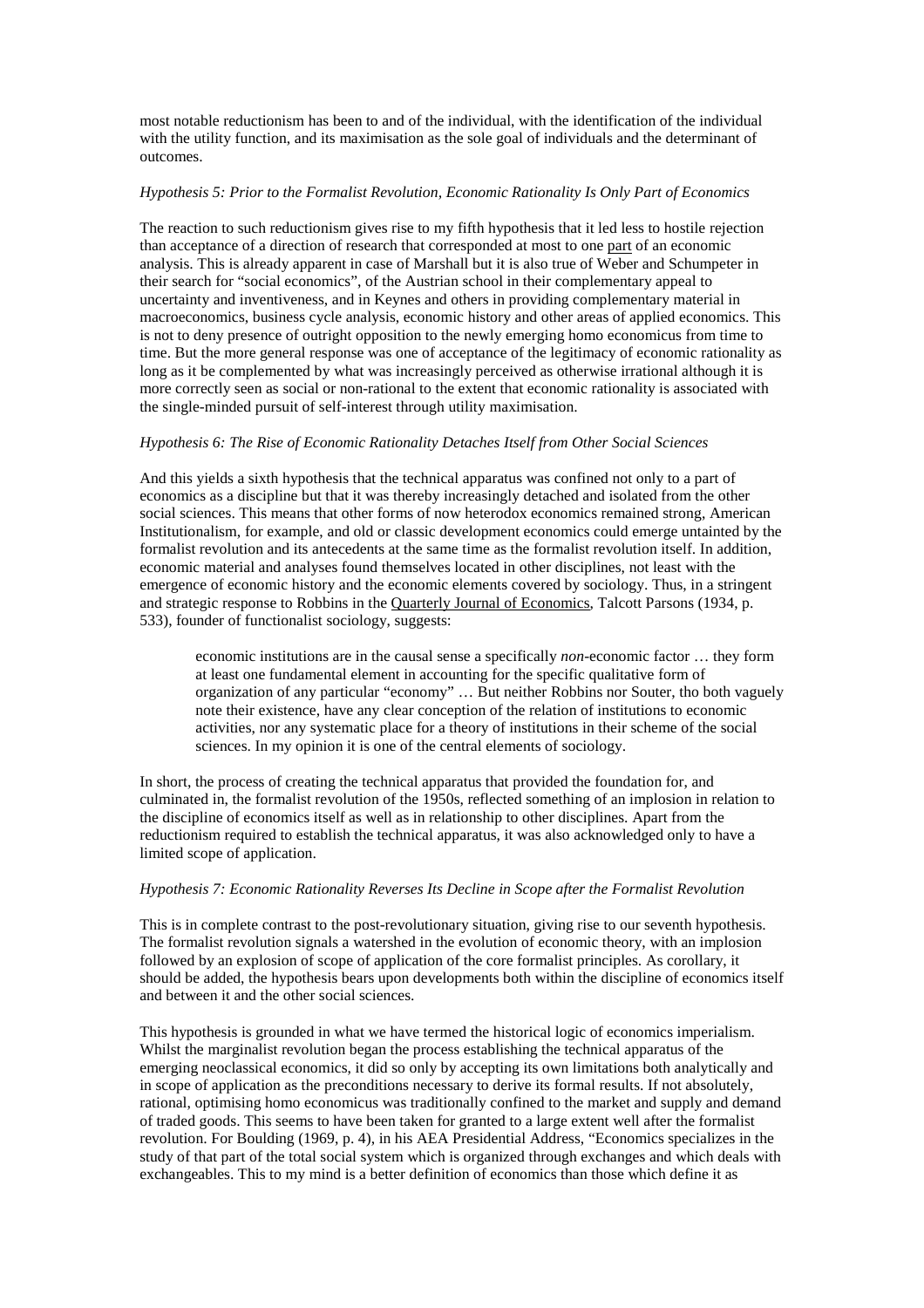relating to scarcity or allocation, for the allocation of scarce resources is a universal problem which applies to political decisions and political structures through coercion, threat, and even to love and community, just as it does to exchange". And for Coase (1978, p. 209), implicitly acknowledging the attachment of economics to market exchange through monetary value, "Economics, it must be admitted, does appear to be more developed than the other social sciences. But the great advantage which economics has possessed is that economists are able to use the 'measuring rod of money'". But this advantage for study of the economy, and the corresponding techniques, have their limitations. Indeed, "the analysis developed in economics is not likely to be successfully applied in other subjects" not least because of "the relative unimportance of technique" for "subject matter is really the dominant factor", p. 209.

Such a compromise in practice and by tradition, however, over the intra- and inter-disciplinary boundaries around marginalist principles, was at odds with the universal nature, or unlimited scope of application of the technical apparatus itself. Utility and production functions are generalised, and asocial and ahistorical, instruments without necessarily being confined to optimisation in response to the constraints imposed by prices and incomes.

As a result, once the formalist revolution had established itself through its corresponding technical apparatus, it was inevitable that the attempt should be made to recapture the ground conceded in scope of analysis. Over the post-war period there has been a dual process of colonising subject matter both within economics as a discipline and between itself and other disciplines. I take it that the process of internal recolonisation is uncontroversial in the sense of being familiar to those who either are old enough to have lived through it to a greater or lesser extent and/or who have cared to look back upon it. Nonetheless, it is worth offering a few observations upon the process and on its substance and timing.

## *Hypothesis 8: Resistance to Expanding the Scope of Economic Rationality Was Initially Strong …*

First, there can be little doubt that the formalist revolution promoted the recolonisation but, equally, as an eighth hypothesis, it did not determine either its content or its timing. Thus, not least with the standard and universal IS/LM reduction of Keynes to the neoclassical synthesis, the focus on macroeconomic aggregates that make up aggregate supply and demand were undoubtedly formalised but not, in general, by appeal to optimising individuals attached to utility and production functions. Notably absent from IS/LM Keynesianism is Keynes' emphasis on uncertainty and his antipathy both to mathematical modelling and, especially, econometrics. Initially, though, Keynes' rejection of methodological individualism was both unknown and so, to a large extent, unwittingly accepted. Nonetheless, reductionism to individualism, with this label deployed by Coddington (1976), had to wait upon the reappraisal of Keynes, significantly offered as a radical rupture with the neoclassical synthesis. This enjoyed a brief but glittering career, Backhouse and Boianovsky (2005), until the stagflation of the 1970s and emergence of the monetarist counter-revolution, ultimately, the New Classical Economics, NCE, had dealt it a devastating blow (not least through perfect market clearing in place of fixed prices).

With the NCE, and increasing reliance upon the representative individual in macroeconomics, the internal colonisation of macro by micro is explicitly recognised to have been completed, if not at the expense of potential for further development. As observed, for the leading new classical economist, Lucas (1987, p. 108), "the term 'macroeconomic' will simply disappear from use and the modifier 'micro' will be superfluous", cited by Davis (2003, p. 35).

But this is not the full story. The first major application of the micro technical apparatus to the macroeconomy long preceded NCE, with the emergence of the old growth theory in the mid-1950s, and the presumption that an economy can be represented by a single production function (something carried over mindlessly into the new growth theory). In addition, what is striking about the internal recolonisation is its limited progress relative to micro- not just macroeconomics. Of course, this is not true of its technical apparatus so much as the application of that apparatus to what were perceived to be applied topics – not least industrial economics, for example, and other fields presumed to incorporate a particularly heavy empirical or policy content. Applied economics, at both micro and macro levels, did not necessarily thrive without mathematical modelling, and econometrics, but nor did it fully, even partially on many occasions, embrace either methodological individualism or its corresponding neoclassical technical apparatus.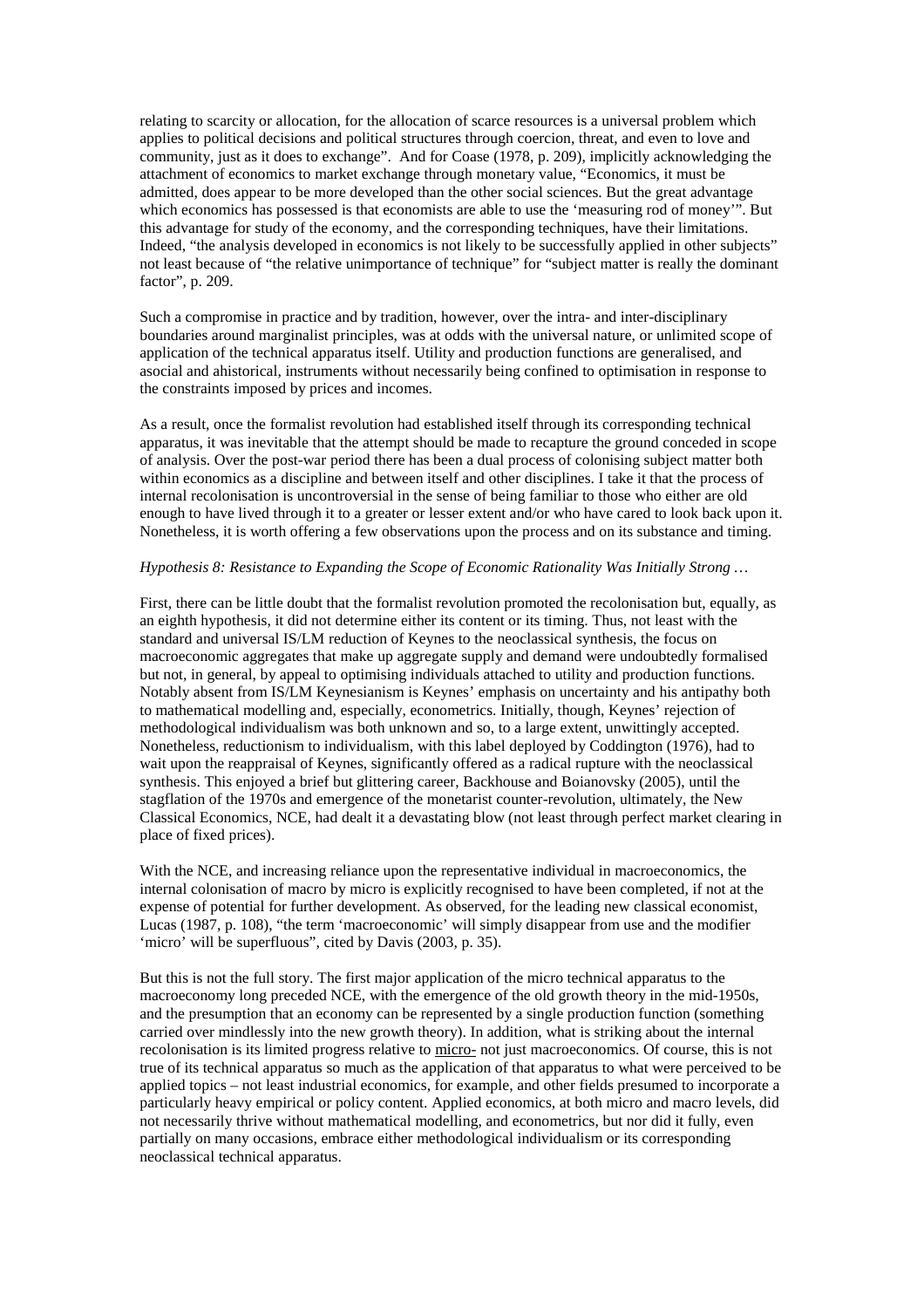#### *Hypothesis 9: … And Affected the Content and Timing of Formalism*

Comparison with today is marked, signifying some obstacle(s) to internal recolonisation in the past. It has been natural to offer explanation in terms of lower levels of technical capacity in the past, the most explicit case being that of the old or classic development economics as suggested by Krugman (1992). But I doubt whether the old classical development economists were incapable of matching Krugman in technique as opposed to not wishing to do so. Hence a ninth hypothesis, or corollary to the eighth, is that the content, form and timing of the formalisation of economics following the formalist revolution is heavily influenced by a continuing commitment to its limited applicability within economics itself, especially in light of systemic and/or applied considerations (as opposed to undue reliance upon axiomatic deductive theory).

There are three compelling pieces of evidence, or symbolic illustrations, to support this hypothesis although, I suspect, interpretation of them will remain controversial over their influence on the evolution of the history of economic thought. One is the various contributions made by Coase both on the existence of the firm and the settling of externalities through property rights in case of zero transaction costs. As is now apparent, these insights are now fully compatible with the technical apparatus of the mainstream but they did not become fully incorporated until decades after the event, especially as far as the firm is concerned (and the firm was soon followed by institutions in general). Why is this?

Coase's own take on the issue is revealing as opposed to the current focus on whether markets work well (in absence of transaction costs) or badly (because of their presence). First, he considers what he has to contribute to be simple but so much so that its failure to be accepted over such a long period necessarily reflected the economists way of thinking about things that precluded it from being accepted Coase (1988, p. 1):<sup>9</sup>

My point of view has not in general commanded assent, nor has my argument, for the most part, been understood ... As the argument in these papers is, I believe, simple, so simple indeed as almost to make their propositions fall into the category of truths which can be deemed self-evident, their rejection or apparent incomprehensibility would seem to imply that most economists have a different way of looking at economic problems and do not share my conception of the nature of the subject. This I believe to be true.

Second, his own mission was to understand the world of non-zero transaction costs, something that he saw as profoundly empirical in content, dependent upon study within other disciplines, and not amenable to pure economic theory. Thus, p. 3:

This preoccupation of economists with the logic of choice, while it may ultimately rejuvenate the study of law, political science and sociology, has nonetheless had, in my view, serious adverse effects on economics itself. One result of this divorce of the theory from its subject matter has been ... [w]e have consumers without humanity, firms without organization, and even exchange without markets.

Indeed, Coase (1978) denies the likelihood of a prospective economics imperialism for "Economists may, however, study other social systems, such as the legal and political ones, not with the aim of contributing to law or political science, but because it is necessary if they are to understand the workings of the economic system itself", p. 210. Indeed, "we may expect the scope of economics to be permanently enlarged to include studies in other social sciences. But the purpose will be to enable us to understand better the working of the economic system", p. 211 in his closing this piece. In this light he is particularly disparaging about formalism within economics, citing his own opinion that judges "seemed to show a better understanding of the economic problem than did many economists … I did this not to praise the judges but to shame the economists", Coase (1996, p. 105) and, ultimately concluding, "In my youth it was said that what was too silly to be said may be sung. In modern economics it may be put into mathematics", Coase (1988, p. 185).

What this all indicates is that, for Coase, economists inhabit a silly world in which there are zero transaction costs. "Most objections to the Coase Theorem seem to underestimate what costless transacting could accomplish", Coase (1988, p. 163). In such a world, there is no need either for firms or for externalities since everything can be worked out perfectly. Far from this being a reason for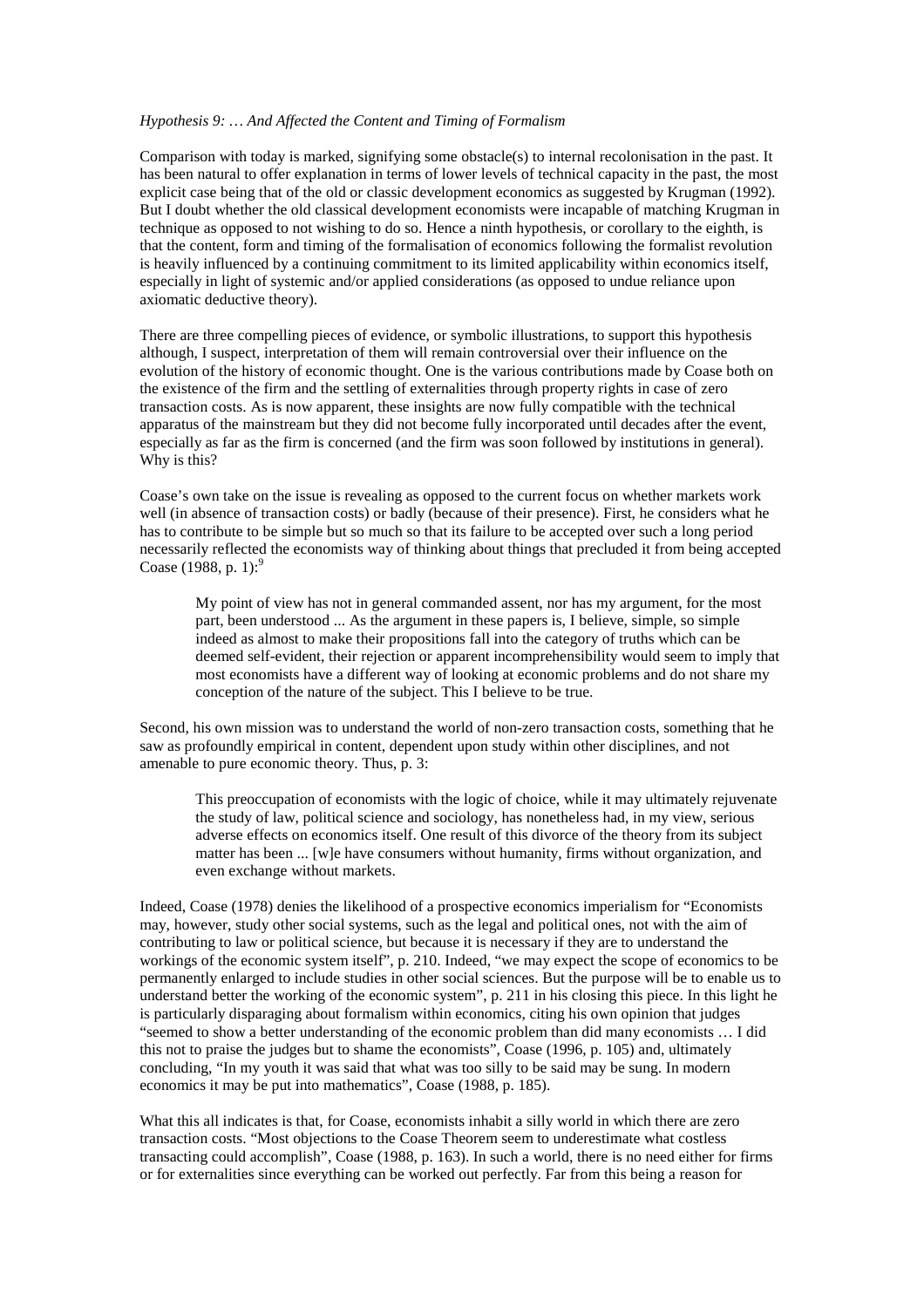leaving things to the market (or to the state), it means paying analytical attention to a different world, one in which there are positive transaction costs, whose consequences need to be investigated, and this has to be an empirical investigation of how the economy works undertaken through the contribution of other social sciences and, for him in particular, law. "The world of zero transaction costs has often been described as a Coasian world. Nothing could be further from the truth. It is the world of modern economic theory, one which I was hoping to persuade economists to leave … in such a world the allocation of resources would be independent of the legal position … even the qualifying phrase 'under perfect competition' can be omitted", p. 175/6.

Indeed, for him, the Coase theorem, dubbed as such by Stigler and contra Pigou, "follows from the standard assumptions of economic theory. Its logic cannot be questioned, only its domain", p.  $10$ negligible or non-existent for Coase. "It undermines the Pigovian system … My conclusion: Let us study the world of positive transaction costs", especially the legal system "and the rights to perform certain action … which individuals possess … As a result, the legal system will have a profound effect on the working of the economic system and may in certain respects be said to control it" , p. 11. He suggests this is not accepted by economists because it goes against the grain of the orthodox Kuhnian paradigm to incorporate non-zero transaction costs. And ignorance over these means "What we need is more empirical work", Coase (1994/1991, p. 12/13). In particular, Coase finds an absence of a theory of industrial organisation in microeconomics, "What is studied is a system which lives in the minds of economists but not on earth. I have called the result 'blackboard economics'", p. 5.

In short, as Coase is himself acutely aware, there is limited application of blackboard economics other than for its own idealised world of zero transaction costs, and beyond which a more empirically grounded analysis is required. In this respect, Coase is not idiosyncratic insofar as his fellow economists also hesitated in applying the techniques on a wider terrain. Where Coase has been entirely wrong, as will be seen, is in believing that the blackboard would be abandoned and economics imperialism limited in deference to the empirical realities to be highlighted by other disciplines and turned to a better economics and understanding of the economy.

Coase offers a particularly sharp illustration of delayed formalisation of economics through its technical apparatus and beyond. Other examples can be offered much more briefly. A second is provided by rational expectations. Muth's original contribution had to wait upon a decade or more for adoption within the NCE. Far from uncertainty being reducible to costly risk, macroeconomists in the Keynesian tradition must surely have retained some lingering understanding of, and commitment to, uncertainty as understood by Knight (and Keynes, Hayek and others).<sup>10</sup> It is also a moot point whether general equilibrium theory, replete with a full set of timeless (or chronologically indefinite) contingent markets would have served to have promoted or impeded the attraction of risk in place of uncertainty within a systemic understanding of macroeconomics. But with NCE, expectations had been detached from uncertainty and attached to information in a way that is tellingly revealed by Barzel and Kochin (1992), see above, albeit for a later and different purpose, one of dealing in non-zero transactions costs as required by the now acceptable Coase.

How, and with what confidence, this is to be done is now strikingly revealed by Demsetz (1997, p. 1). He opens, "The strong export surplus economics maintains in its trade in ideas and methods with the other social sciences is an important indicator of the success of economics. Not much has been said about the source of this success, but it has been attributed largely to advantages offered to other social sciences by the economics tool kit ... The emphasis here is on the broad scope of the phenomena that can be explained by our <u>tool kit"</u>, emphases added. Further, he continues by boasting of the achievements of the discipline, "Economics may be judged the more successful social science because it has explained phenomena within its traditional boundaries better than the other social sciences have explained phenomena within their respective traditional boundaries. The primacy of economics may be established in this sense even if economics never influenced the other social sciences", p. 2. Although no evidence is given for this claim – it is presumably self-evident – it is immediately repeated but with the caution that such "success breeds confidence, and sometimes over-confidence". For he accepts that "institutional arrangements in neoclassical theory are correctly described as 'black boxes'", p. 4. Nonetheless he rejects Knight for "arm-chair psychoanalyzing" and he and Simon "are virtually (I would say entirely) empty of empirical relevance", p. 7/8. Opening the black boxes "waited upon completion of the central inquiry of economics" despite an acknowledged foretaste derived from Coase, p. 11, whose more inductive methodology he deplores in deference to the deductivism of Becker, p. 1, especially as far as extension of the boundaries of economics are concerned. In other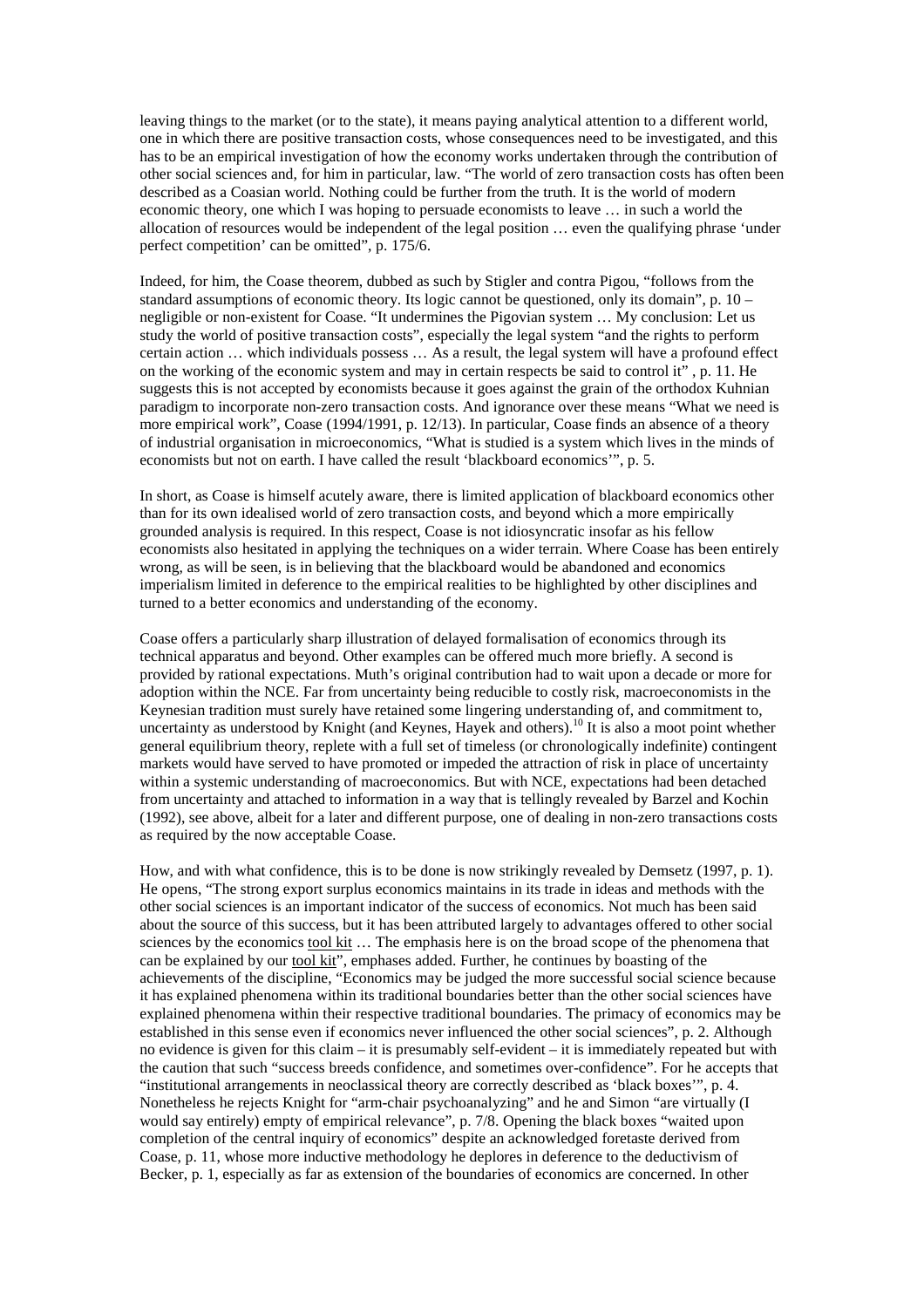words, the economist tool kit rules and anything that does not fit is empty (rather than vice-versa as for Coase).

A third example of delayed formalisation is the use of game theory, so important in recent times for the formalisation of so much microeconomics on the basis of its technical apparatus. Game theory was ready for adoption within economics at an early stage, certainly coincident with the formalist revolution itself. As revealed by Amadae (2003), it was heavily promoted by the RAND Corporation after the second world war and, although familiar to economists situated there and at the Cowles Commission, made little inroad into economics. Whilst Amadae does see this promotion of game theory as an important element in the rise of rational choice theory within economics, and beyond, it did not have that effect immediately.

## *Hypothesis 10: Over Time, Limitations of Economic Rationality Are Lesser Highlighted and More Rapidly and Fully Discarded*

Just as the formalist revolution marked a watershed in the derivation and application of the neoclassical technical apparatus within economics, so it also signals a watershed in the relationship between economics and the other social sciences. With the increasing acceptance of the technical apparatus as a core component of the discipline, the historical logic of economics imperialism dictated that it should be applied more widely than within economics alone. Our tenth hypothesis is that this is done with much less attention to the reservations and qualifications that were expressed in deriving the technical apparatus for the even more limited application to economic behaviour alone. Thus, paradoxically, there were much greater concerns expressed in making the assumptions to allow for the derivation and use of utility and production functions for the narrow application to supply and demand than there were in extending their application across the social sciences.

One example of this is provided by economic history and the rise of cliometrics, Fine and Milonakis (2003 and 2008) and Milonakis and Fine (2007 and 2009) for a fuller discussion. North (1963, p. 128), one of its pioneers, serves notice at an early stage of major change in the academic wind, "A revolution is taking place in economic history in the United States". It involves the application of economic theory to economic history. North suggests taking any leading article and seeing whether it is susceptible to formal modelling even if needing to rely upon the most favourable (unrealistic?) assumptions. More generally, a manifesto is provided for the fledgling field, North (1965, p. 91):

In summary … we need to sweep out the door a good deal of the old economic history, to improve the quality of the new … and it is incumbent upon economists to cast a skeptical eye upon the research produced by their economic history colleagues to see that it lives up to standards which they would expect in other areas of economics.

Economic theory without history, then, is to provide the standard by which to judge (economic) history itself.

This is a significant but not an isolated instance since it expresses perfectly the approach to economics imperialism adopted by Gary Becker. Demsetz (1997, p. 1) who, in the context of economics imperialism, describes Becker as having "earned Commander-in-chief ranking in the EEF (Economics Expeditionary Forces)". And Demsetz's own position, as already revealed, offers an almost ideal illustration of some of the hypotheses posited here.

But it would be a mistake to turn such hypotheses into absolute truths since many economists by training, tradition and inclination remained wedded to more restrictive notions of the compass of economics, and this did arise by way of (subsequently overlooked) reservation even whilst pushing forward the boundaries of economics imperialism. This is apparent in case of public choice theory, for example, as illustrated by one of its leading exponents. For McKenzie (1979, p. 145), for example, a pioneer in public choice theory:

The purpose of this article is not to extol the virtue of economic analysis but rather to reflect on its limitations. In these times, given much talk of the expanding domain of economic science and an inclination on the part of economists to claim that there are no boundaries to economic analysis, my purpose may seem unusual.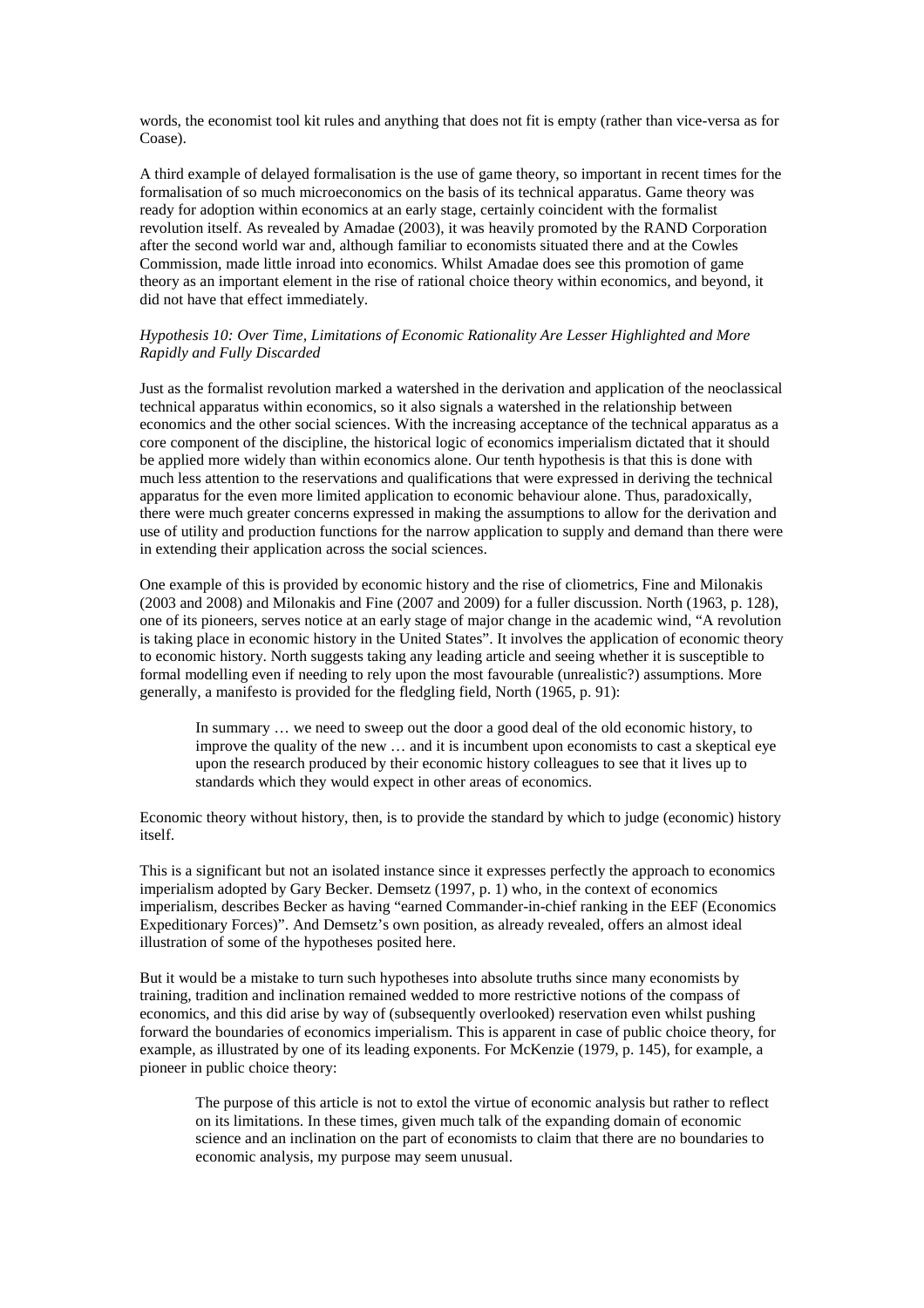Amongst a number of objections to economics imperialism, McKenzie (1978, p. 639) suggests that with it:

There is denial, at least in part, of the creative consciousness of individuals; this is simply because predictive theories in the Becker tradition require that goods be objectively specified, which leaves little room for raw emotions. Indeed, once the good which people are assumed to maximize is specified and the nature of the demand curve and cost functions are defined, the theory becomes totally deterministic: The curves then become the theoretical equivalent of the walls of the rat maze through which the individual must run.

To a large extent, the qualifications attached to public choice theory are veiled by, if not the product of, the variety of intellectual sources from which it derives, and with which it engages through being wedded to an irreducible antipathy to collective action from Keynesianism through to communism. These alternative origins within the liberal tradition, from Adam Smith through to Hayek, have, however, been stripped down to rational choice across the social sciences and to the technical apparatus within economics.

Significantly, though, Becker is McKenzie's explicit target despite both being responsible for pushing out the boundaries of economics imperialism. Some like Becker may have lacked the sensibilities displayed by McKenzie. Economists in general, though, during Becker's command of the colonising forces, were often far from sympathetic, displaying greater respect both for other disciplines and for the limited scope of application of their own. Akerlof (1990, p. 73), for example, even lampoons Becker in terms of his having learnt how to spell banana but not knowing when to stop!

In this light, it is paradoxical that it is with Akerlof's own contributions to economics that the floodgates are opened for a deluge of economics imperialism, both in tempering reservations from within the discipline and in rendering its incursions more palatable to the colonised. In a nutshell, the information-theoretic approach to economics that he pioneered has yielded the following despite continuing to be based on the optimising behaviour of individuals in circumstances of imperfect markets:

- 1) Market failures explain economic structures.
- 2) Response to these explains non-market structures.
- 3) Hence history, institutions, culture, customs, norms, etc, matter and can be endogenised.

As a result, a new phase of economics imperialism has been prompted, literally promoting a whole range of "new" fields or rejuvenating the old – new growth theory, new institutional economics, new economic sociology, new economic geography, new labour economics, etc. Some of these build upon the old, others are new ventures. But what they all continue to share in common is continuing commitment to the core technical apparatus. It can all be summarised by the two equations:

## $e=mi^2$  and ss= $e$

where e is economics, ss is social science and mi is both methodological individualism and market imperfections.

## *Hypothesis 11: The Information-Theoretic Trumps the Economic Approach in Promoting Economics Imperialism*

This has the effect of dividing the social sciences in relation to neoclassical economics, as previously, into three broad areas around the rational/irrational divide. Pure models depend upon optimising agents only; mixed models somewhat inconsistently combine rational with irrational motives, behaviour, culture, or whatever; and the rest that seeks to escape the rational/irrational dualism as the basis for social theory. Our eleventh hypothesis is that the boundaries of these first two categories have been symbiotically pushed out to a significant degree by the new phase of economics imperialism, as indicated by the range of new or newer fields, thereby appropriating both economic heterodoxy and the subject matter of other disciplines.

#### *Hypothesis 12: The Impact of Economics Imperialism Is Diverse and Open*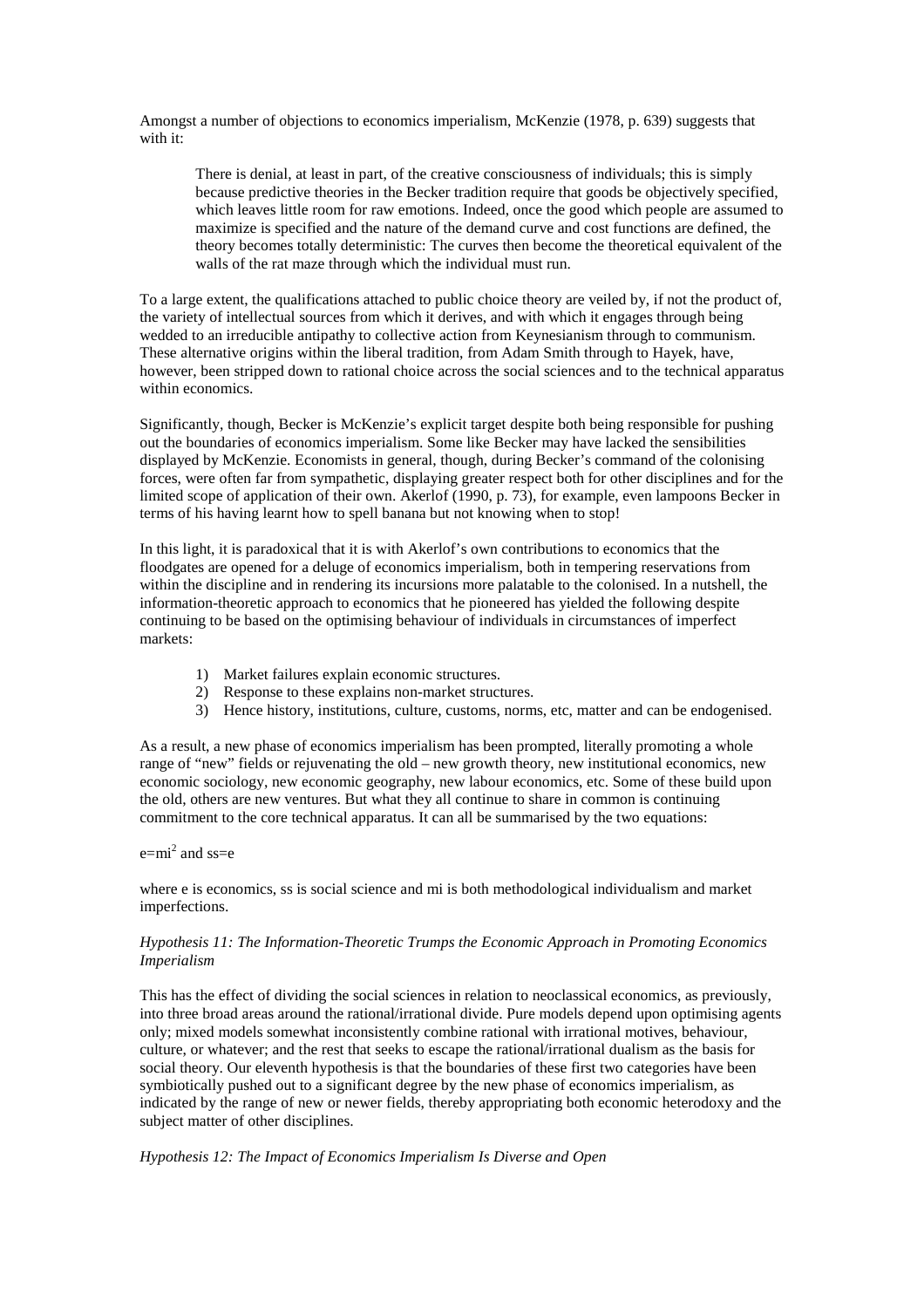But these incursions do not necessarily prosper at the expense of the third category although there is presumably some crowding out involved as well as developments in parallel. This leads to an twelfth hypothesis, focusing more on the reaction to economics imperialism across the social sciences as opposed to the action of the aggressor. The impact of the economics imperialism across the social sciences is diverse, varying from discipline to discipline and from topic to topic, according to the continuing traditions and dynamics of scholarship. Economics imperialism is liable to be more influential to the extent that rational choice is already present (a host factor) and attention to the meaning of concepts is absent (a hostile factor). But the latter is no guarantee of protection as economic imperialism can proceed by stripping out interpretative content of categories like culture in deference to its own meaningless technical apparatus. A striking example of this is provided by the economics of identity pioneered by Akerlof in which it appears as an otherwise unspecified variable in a utility function!<sup>11</sup>

# What Is to Be Done

The previous discussion has addressed what economics has become as a discipline in terms of core dependence on its core technical apparatus. Such an assessment is not always accepted since Critical Realism in Economics, for example, perceives orthodoxy in terms of its deficient ontology, emphasising closed deductivism as its foremost feature. As argued elsewhere, irrespective of the merits of its own alternative, both interpretatively and strategically this is to engage insufficiently if at all with economic theory. Further, Lawson (2006) has drawn upon Colander (2004) to pinpoint methodology as the defining and unchanging feature of orthodoxy because the latter has varied across a range of nonstandard methods such as evolutionary models. These are confessed to be at the margins of the discipline but thereby projected to the prospective frontier, and then new core, with the mainstream disintegrating into a pluralism, Davis (2006). In contrast in interpretation here, these new methods generally rely upon an otherwise unchanged core technical apparatus and, in any case, that they should become the new orthodoxy is purely speculative with little or no justification on the basis of current status and past experience. Ruccio and Amariglio (2007, p. 227) are appropriately unconvinced that "modernism in economics is on the wane … the evacuation of the strong concept of the utilitymaximizing agent as a universal form of economic subjectivity/identity and its replacement by a ruledriven, habit-inflected, institutionally affected, 'local', processual individual does nothing, in itself, to counter economics as a 'process with a subject' … neither game theory nor the new behavioural economics dispenses with a modernist conception of the subject, and in any event, it is still the case … that hundreds of thousands of students worldwide begin their training in academic economics using introductory textbooks that codify over and over and over again rational choice and utility maximization (and, for the 'self' of the firm, profit maximization)".

What these new developments on the frontiers/margins of economics can highlight is the intellectual fragility of the orthodoxy once it is confronted by the narrowness of its methodology and its chaotic conceptual content with limited substance. But this is hardly new as far as orthodoxy is concerned as has been demonstrated by the preceding hypotheses. Exactly what is striking is how the process of bringing back in, BBI, what has been left out is filtered through its compatibility, not its consistency, with the technical apparatus, with imperfect information being the most notable recent example.<sup>12</sup> But the same applies to endogeneity, for example, of preferences and technology quite apart from more longstanding technical assumptions around increasing returns to scale and externalities.

Further, and paradoxically, despite its continuing intellectual fragility, the strength of the orthodoxy professionally within the discipline borders on the absolute and, in the phase of economics imperialism based on BBI and accepting that the "social" matters, has strengthened its status across other social sciences however fully and unevenly given continuing intimidation by, and yet antipathy to, its mathematical and statistical methods and conceptual impoverishment. The orthodox hold over the discipline is reflected in the dual movement of inventively appropriating any heterodoxy that it can through  $e=mi^2$  and otherwise dismissing it.<sup>13</sup> The same applies to the history of economic thought, economic methodology, and applied inductive work (with econometrics as its deficient surrogate).

This has placed heterodoxy in a highly vulnerable position, questioning its very survival within economics as a discipline. Of course, heterodoxy covers a wide range of approaches and content, with opposition to orthodoxy the only common denominator. And the absolute intolerance of the orthodoxy has forced or encouraged heterodoxy to locate itself outside economics altogether in order to create a niche or two for itself, and otherwise to rely upon more or less formal organisations and journals.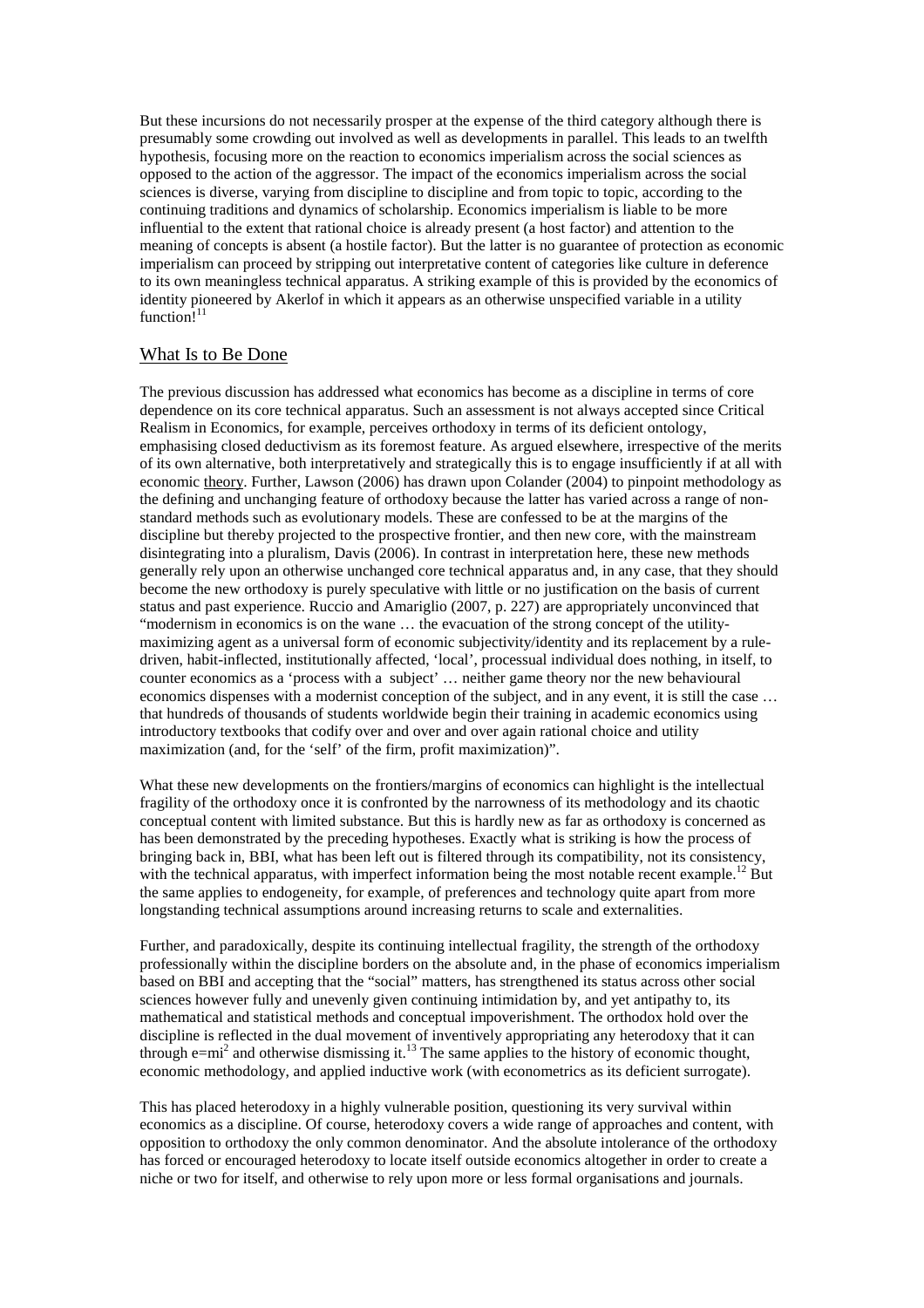The situation is dire as is evidenced by testimony of the heterodoxy as opposing force. For Kurz (2006, p. 2), for example, "Historians of economic thought are an endangered species and their natural habitat – faculties of economics – are becoming less and less hospitable. The marginalization of the subject has been going on for quite some time". He advises a strategy for survival through combining history of economic thought, HET, in combination with contribution around current theoretical concerns – although this raises issues of how to compromise with the currency without being totally devalued. Weintraub (2006) offers an even bleaker picture. For him, the "science war" engaged by HET with current economic theory is over. "Because historians and methodologists of economics are not seen as any 'threat' to mainstream economists … the economic science war is over, and we historians of economics have lost", p. 13. He advises that HET seek sanctuary in the more general milieu of the history of science, as does Schabas (2002). Although he offers some small and questionable comfort in the tendency for academic economists to take an interest in history of economic thought as they age, and for it to be found in disciplines other than economics, Backhouse (2002, pp. 93-4) suggests of the UK:

The age profile of HET staff raises the possibility that when the current generation currently in its fifties retires, the number of staff available to teach the subject will plummet, and the subject will be in danger of dying out altogether. The supply of new Ph.Ds in HET is tiny, and even if there were more of them, universities would favor those working in the mainstream fields.

Bateman (2002) offers some optimism for HET through liberal arts colleges in the United States. But, for Gayer (2002, p. 57), survey results in the US "suggest that most current Ph.D. students are not exposed to HET. This is particularly true among the top Ph.D. programs, which more frequently place their Ph.D. students in tenure-track jobs in Ph.D.-granting programs".

The situation elsewhere with HET is uneven, as indicated across the other articles covering the non-Anglo-Saxon world in the special issue of History of Political Economy, vol 34, no 4, Annual Supplement, 2002, devoted to its prospects. But Deleplace (2002, p. 122) captures the general trend:

a *consensus about tools* has been established in economics at the international level … More profoundly, it is not only the existence of the consensus in economics that marginalizes HET, but also its content.

Similar stories can be told of economic methodology, as it too is exiled from within the discipline, and for the survival of heterodoxy in general as revealed by Lee's (2006) introduction to the special issue devoted to how it can be sustained, with Stilwell's (2006) contribution particularly poignant given the subsequent closure of the Department of Political Economy at the University of Sydney.<sup>14</sup>

Such perspectives are grimly realistic but arguably too narrow in their assessment and in their ambition. To some extent this is because of an understandable, if far from universal, psychological predisposition to seek survival by waiting upon an orthodoxy's willingness to engage, a sort of McCloskey syndrome but one in which the crumbs of comfort that fall from the mainstream feast are heavily outweighed by the vicious kicks under the table. The goal is one of patiently persuading orthodoxy of the narrowness and limitations of its approach and substance by reference to methodology, history of economic thought, empirical regularities and/or alternative approaches and considerations. Irrespective of the futility or otherwise of such a response to orthodoxy's current and strengthening intolerance and narrowness, insufficient account is taken of the broader intellectual climate across the social sciences and the opportunities and responsibilities that this offers for heterodoxy.

Currently the social sciences are marked by a dual retreat from the extremes of neo-liberalism and postmodernism, with a corresponding renewal of interest in systemic understanding of the nature of contemporary capitalism. The rise of "globalisation" has been the single most important marker of this broad intellectual trend over the last two decades. Economics, having been immune to postmodernism in the first place, has only participated in the dual retreat on one leg, with  $e=mi^2$  the form in which neoliberalism has been rejected and milder forms of Keynesianism and state correction of market imperfections restored. The other social sciences have, however, inevitably been drawn to political economy in order to confront the globalisation for which mainstream economics offers little by way of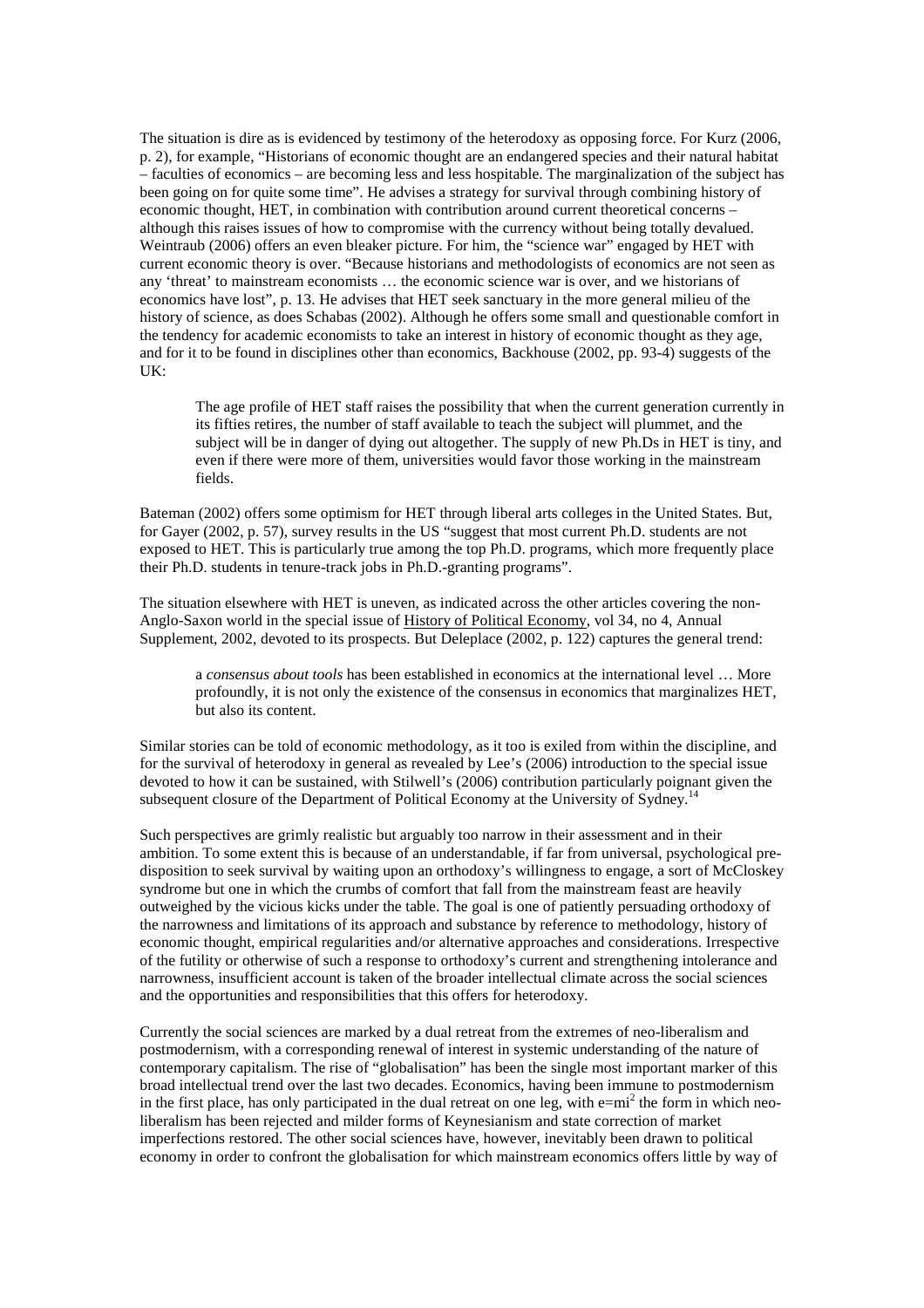systemic analysis incorporating power, conflict, class, context and dynamics that are traditional categories of the other social sciences.

With economics imperialism on the basis of  $\text{ss}=e=\text{mi}^2$ , however, economics has increasingly incorporated such considerations on its own terms. This reflects a disciplinary schizophrenia, Mavroudeas (2006). On the one hand, within the discipline, there is an absolute confidence in the technical apparatus and in its capacity to address economic and other problems. On the other hand, there is an increasing and widening recognition within economics that the economy cannot itself be understood on the basis of economic variables alone. This has meant that economics imperialism has not only sought to appropriate the subject matter of other disciplines on their own terrain but also to incorporate it into economic analysis. Some have seen this as a potential source of crisis for the discipline as the implications of incorporating the non-economic has the methodological, conceptual and theoretical potential to undermine the technical apparatus and its standard applications. But, as already argued, there is little evidence from the past that such conundrums as do arise and are acknowledged prompt anything other than continuing intellectual fragility and inconsistency as opposed to major change. Inner problems with economics in and of themselves do not lead to radical reassessment.

Nonetheless, the opening up of economics in this way is part of a much broader and genuine opening up of the position of economics, or political economy, within the other social sciences. In this respect, and more generally, the dual retreat from neo-liberalism and postmodernism means that the direction and dynamic across disciplines and topics is difficult to anticipate. To some degree it will depend upon the response to economics imperialism and, where it is negative, whether this leads to a retreat from economic considerations altogether (in some new form of post-Xism) or to the incorporation of alternatives rooted in political economy, history of economic thought, and systemic methodologies and concepts. It is precisely here that heterodox economics has an indispensable role to play, not by retreating into its separate and, to some extent, esoteric and marginalised concerns, but through forging a more or less conscious collective enterprise of sustaining critique of orthodoxy, in relation both to its economic and its non-economic analysis, and offering systemic alternatives especially where of appeal to interdisciplinarity. It is necessary to be mindful that the current generations of heterodox economists, trained in but rejecting the orthodoxy, are liable to be reproduced in the future in ever dwindling numbers from within the discipline. They are already predominantly white, middle-aged males, and disgruntled. Are they going to go out with a bang or a whimper?

#### Footnotes

<sup>1</sup> For my work on economics imperialism, see

http://www.soas.ac.uk/departments/departmentinfo.cfm?navid=490

 $2^2$  For my own case, see entry in Arestis and Sawyer (eds) (2001).

 $3$  Note that such limitations also apply to the application of mathematics to the natural sciences, as was highlighted by those investigating the philosophical foundations of mathematics.

<sup>4</sup> Fine (1980) makes the same point in arguing that external causal content within neoclassical economics is a consequence of the social content that is taken as given for the purposes of individual optimisation. And Hodgson (2007) has questioned whether a pure form of methodological individualism is to be found in practice, let alone that it is possible giving the necessity of taking something social as given in the first instance.

 $<sup>5</sup>$  Whilst Sala-i-Martin (1997) reduced the number of regressions he ran from four to two million, this</sup> was subsequently raised to 89 million although 33 million of these proved sufficient for his purposes. Sala-i-Martin et al (2004). This is despite the extraordinarily unrealistic assumptions that need to be made in order to justify such statistical profligacy, Rodríguez (2006) for example.

 $6$  See Mosini (2007, p. 5) for the very different relationship between theory and evidence in natural sciences as opposed to economics, with close "reality checks" for the former throughout in contrast to the latter.

 $<sup>7</sup>$  Mirowski's work here concerns the impossibility of the mainstream's economics of knowledge and,</sup> in its own way, offers an excellent illustration of some of the hypotheses offered here.

<sup>8</sup> See Hodgson (1997) theory and, more recently, symposium in **Eastern Economic Journal**, vol 31, no

3, 2005, Han and Schefold (2006), and Fine (2006c) in context of new growth theory.<br><sup>9</sup> References to Coase (1988 and 1994) are to collections of essays, with original dates of publication indicated where differing from that of the volume concerned.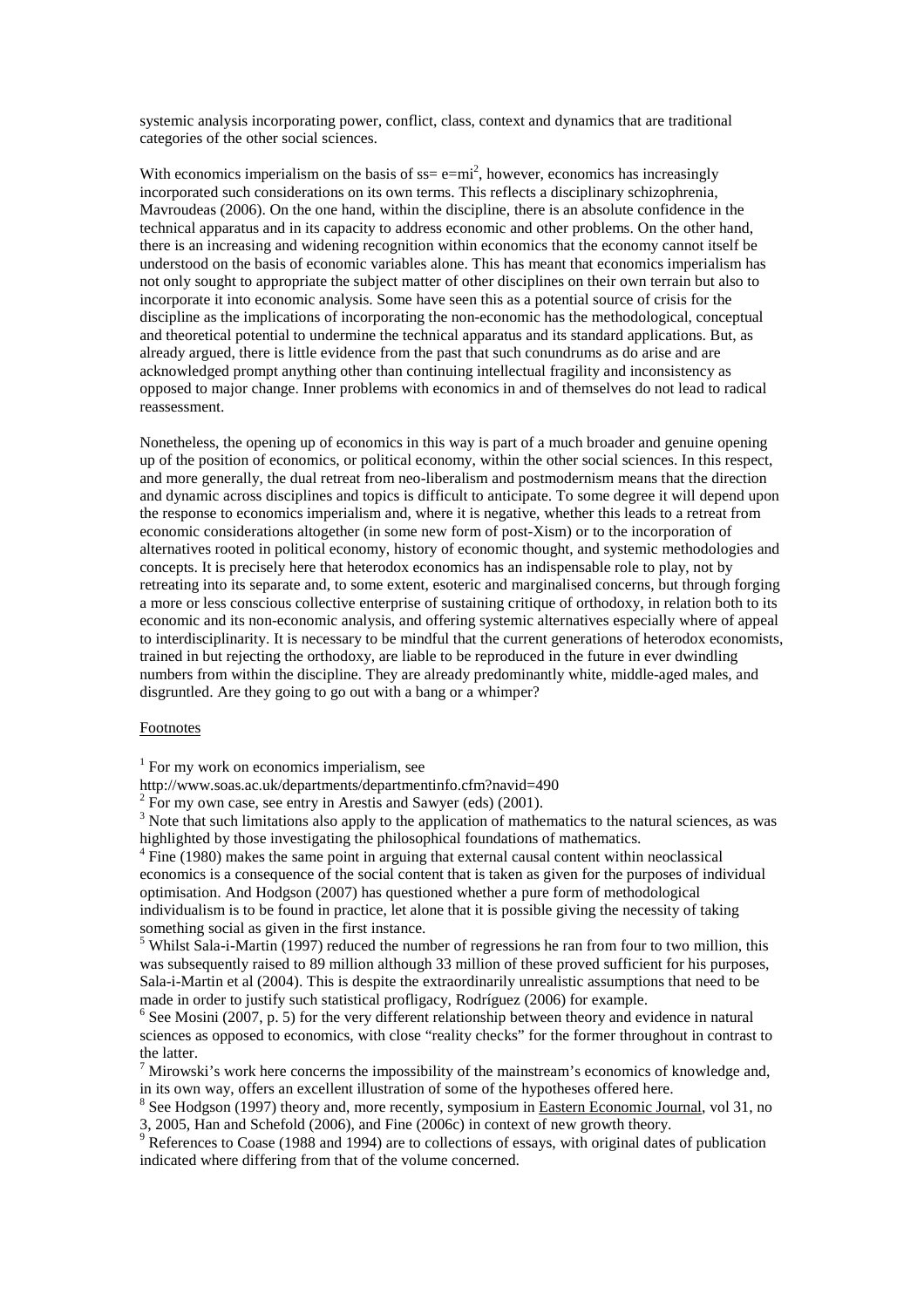<sup>10</sup> How appropriate that Samuels (2007, p. 166) should quote Knight (2005[1933], p. 35) to the effect that, "There is *no established* economic usage for anything in economics", the notion of expectations being a notable illustration.

<sup>11</sup> See Akerlof and Kranton (2000) for first contribution and Davis (2007b) and Fine (2007b) for their further contributions and complementary critiques.

 $12$  As Mirowski demonstrates for the economics of information.

<sup>13</sup> For Samuels and Medema (1997, p. 179), for example transaction costs via Coase "has opened up and focused for many mainstream economists ideas which hitherto were left to the heterodox economist. He has not been alone in this, but he has been significant".

 $14$  It seems that the widespread reports of the demise of political economy at the University of Sydney are exaggerated – in light of personal correspondence with Frank.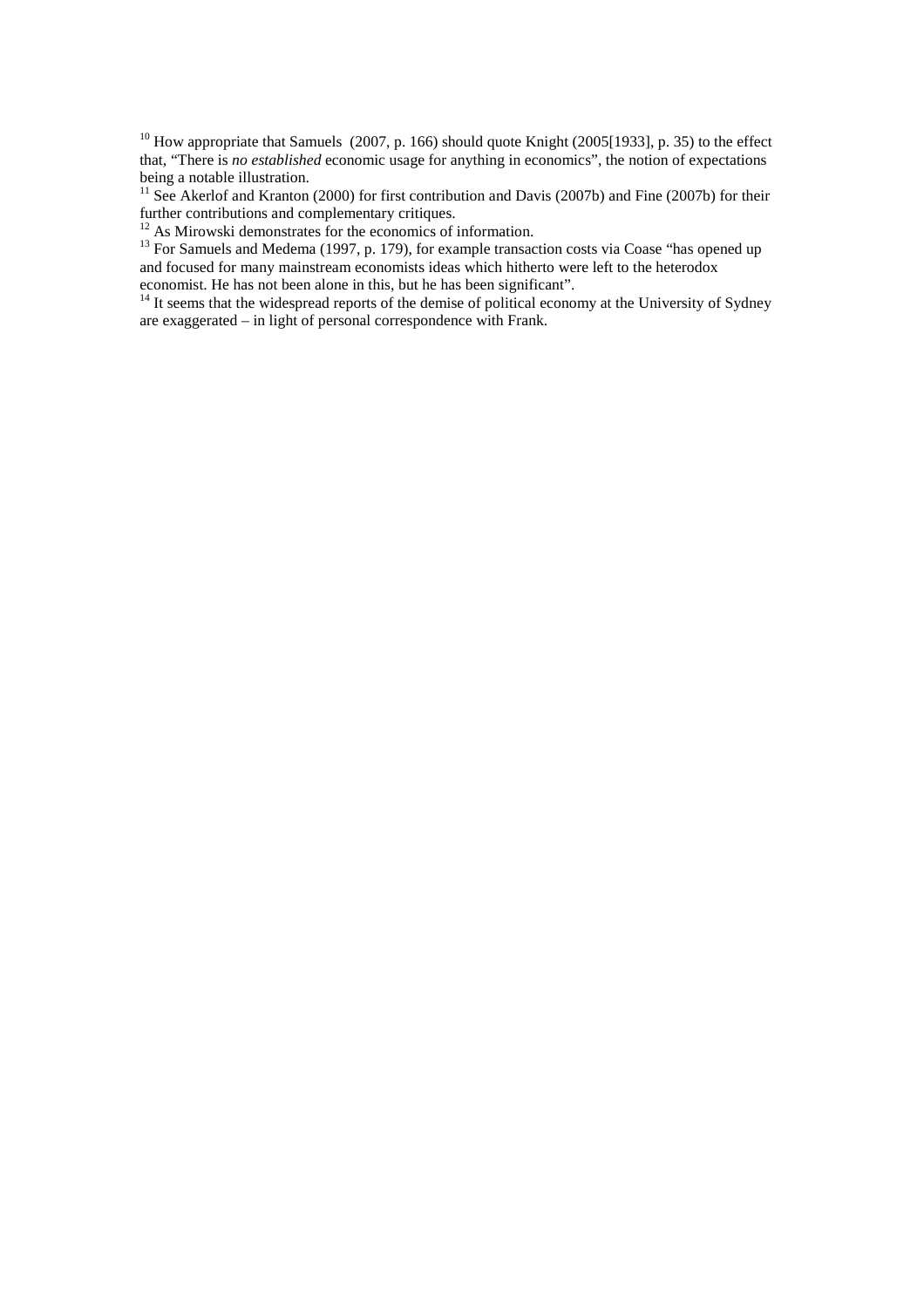**References** 

Akerlof, G. (1990) "George A. Akerlof", in Swedberg (ed) (1990).

Akerlof, G. and R. Kranton (2000) "Economics and Identity", Quarterly Journal of Economics, vol 115, no 3, pp. 715-53.

Amadae, S. (2003) Rationalizing Capitalist Democracy: The Cold War Origins of Rational Choice Liberalism, Chicago: Chicago University Press.

Arestis, P. et al (eds) (1997) Capital Controversy, Post-Keynesian Economics and the History of Economics: Essays in Honour of Geoff Harcourt, Volume I, London: Routledge.

Arestis, P. and M. Sawyer (eds) (2001) A Biographical Dictionary of Dissenting Economists, second edition, Aldershot: Edward Elgar.

Arrow, K. (1994) "Methodological Individualism and Social Knowledge", American Economic Review, vol 84, no 2, pp. 1-9.

Backhouse, R. (2002) "The Future of the History of Economic Thought in Britain", History of Political Economy, vol 34, no 4, Annual Supplement, pp. 79-97.

Backhouse, R. (2007) "Equilibrium and Problem Solving in Economics", in Mosini (ed) (2007). Backhouse, R. and M. Boianovsky (2005) "Disequilibrium Macroeconomics: An Episode in the Transformation of Modern Macroeconomics", available at

http://www.anpec.org.br/encontro2005/artigos/A05A012.pdf

Backhouse, R. and J. Creedy (eds) (1999) From Classical Economics to the Theory of the Firm, Essays in Honour of D. P. O'Brien, Cheltenham: Edward Elgar.

Barzel, Y. and L. Kochin (1992) "Ronald Coase on the Nature of Social Cost as a Key to the Problem of the Firm", Scandinavian Journal of Economics, vol 94, no 1, pp. 19-31.

Bateman, B. (2002) "Sitting on a Log with Adam Smith: The Future of the History of Economic Thought at the Liberal Arts Colleges", History of Political Economy, vol 34, no 4, Annual Supplement, pp. 17-34.

Blaug, M. (1998a) "Disturbing Currents in Modern Economics", Challenge, vol 41, no 3, pp. 11-34. Blaug, M. (1999) "The Formalist Revolution or What Happened to Orthodox Economics after World War II", in Backhouse and Creedy (eds) (1999).

Blaug, M. (2001) "No History of Ideas, Please, We're Economists", Journal of Economic Perspectives, vol 15, no 1, pp. 145-64.

Blaug, M. (2003) "The Formalist Revolution of the 1950s", Journal of the History of Economic Thought, vol 25, no 2, pp. 145-56.

Boulding, K. (1969) "Economics as a Moral Science", American Economic Review, vol 59, no 1, pp. 1-12.

Chick, V. and S. Dow (2001) "Formalism, Logic and Reality: A Keynesian Analysis", Cambridge Journal of Economics, vol 25, no 6, pp. 705-721.

Coase, R. (1978) "Economics and Contiguous Disciplines", Journal of Legal Studies, vol 7, no 2, pp. 201-11.

Coase, R. (1988) The Firm, the Market and the Law, Chicago: The University of Chicago Press.

Coase, R. (1994) Essays on Economics and Economists, Chicago: University of Chicago Press.

Coase, R. (1996) "Law and Economics and A. W. Brian Simpson", Journal of Legal Studies, vol XXV, no 1, pp. 103-19.

Coddington, A. (1976) "Keynesian Economics: The Search for First Principles", Journal. of Economic Literature, vol 14, no 4, pp. 1258-73.

Colander, D. et al (2004) "The Changing Face of Mainstream Economics", Review of Political Economy, vol 16, no 4, pp. 485-99.

Dasgupta, P. (2002) "Modern Economics and Its Critics", in Mäki (ed) (2002).

Davis, J. (2003) The Theory of the Individual in Economics: Identity and Value, London: Routledge. Davis, J. (2006)"The Turn in Economics: Neoclassical Dominance to Mainstream Pluralism?", Journal of Institutional Economics, vol 2, no 1, pp. 1-20.

Davis, J. (2007) "Postmodernism and the Individual as Process", Review of Social Economy, vol LXV, no 2, pp. 203-8.

Davis, J. (2007a) "Akerlof and Kranton on Identity in Economics: Inverting the Analysis", Cambridge Journal of Economics, forthcoming.

Debreu, G. (1986) "Theoretic Models: Mathematical Form and Economic Content", Econometrica, vol 54, no 6, pp. 1259-70.

Deleplace, G. (2002) "The Present Situation of the History of Economic Thought in France", History of Political Economy, vol 34, no 4, Annual Supplement, pp. 110-124.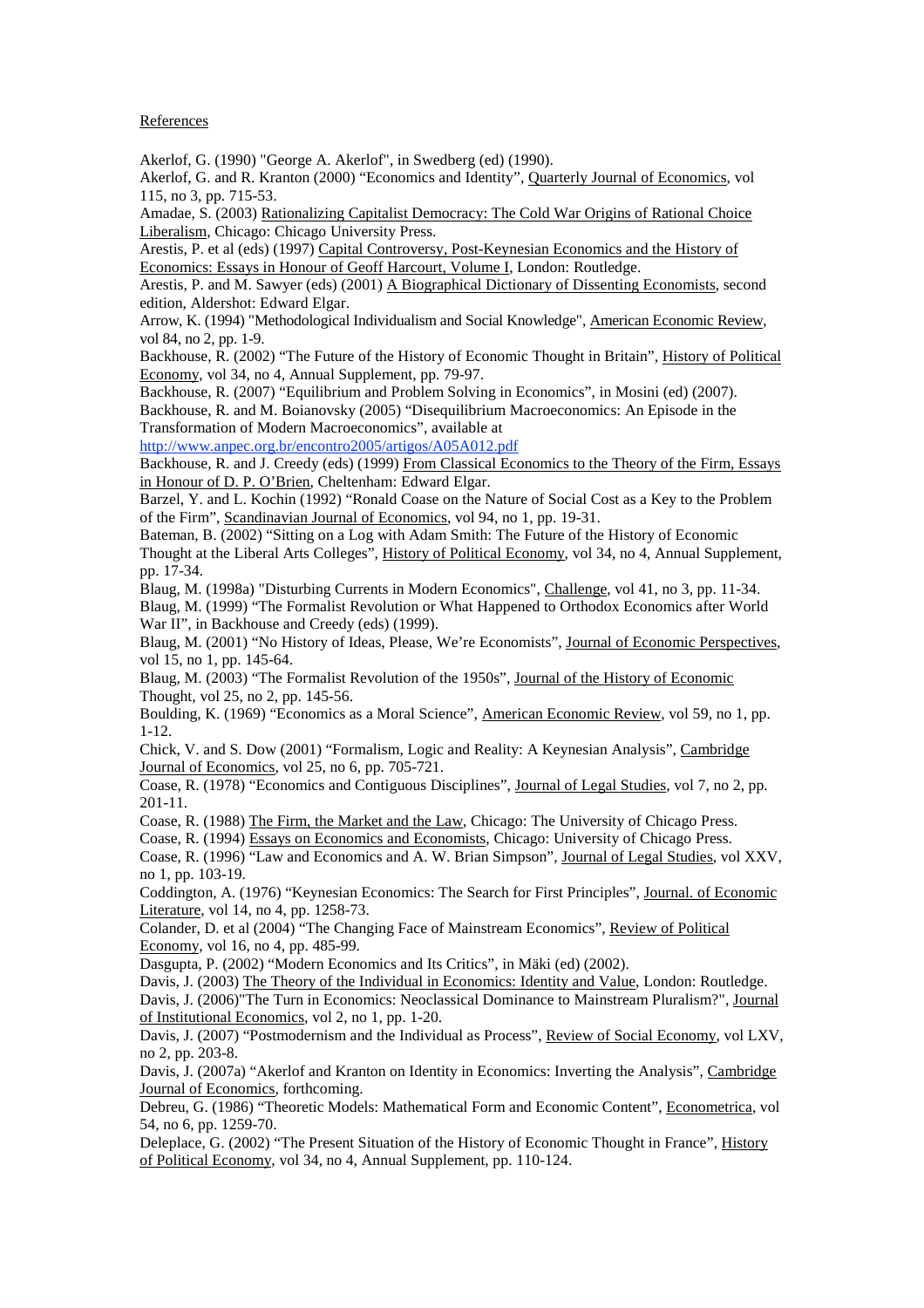Demsetz, H. (1997) "The Primacy of Economics: An Explanation of the Comparative Success of Economics in the Social Sciences", Western Economic Association International 1996 Presidential Address, Economic Inquiry, vol XXXV, no 1, pp. 1-11.

Fine, B. (1980) Economic Theory and Ideology, London: Edward Arnold.

Fine, B. (2004) "Addressing the Critical and the Real in Critical Realism", in Lewis (ed) (2004).

Fine, B. (2006a) "Debating Critical Realism in Economics", Capital and Class, no 89, pp. 121-29.

Fine, B. (2006b) "The General Impossibility of the New Institutional Economics: Or Does Bertrand Russell Deserve a Nobel Prize for Economics?", mimeo.

Fine, B. (2006c) "New Growth Theory: More Problem than Solution", in Jomo and Fine (eds) (2006). Fine, B. (2007a) "Rethinking Critical Realism: Labour Markets or Capitalism?", Capital and Class, no 91, pp. 125-29.

Fine, B. (2007b) "The Economics of Identity and the Identity of Economics", mimeo.

Fine, B. and D. Milonakis (2003) "From Principle of Pricing to Pricing of Principle: Rationality and Irrationality in the Economic History of Douglass North", Comparative Studies in Society and History, vol 45, no 3, pp. 120-44.

Fine, B. and D. Milonakis (2008) From Political Economy to Freakonomics: Method, the Social and the Historical in the Evolution of Economic Theory, London: Routledge, forthcoming.

Gayer, T. (2002) "Graduate Studies in the History of Economic Thought", History of Political Economy, vol 34, no 4, Annual Supplement, pp. 35-61.

Han, Z. and B. Schefold (2006) "An Empirical Investigation of Paradoxes: Reswitching and Reverse Capital Deepening in Capital Theory", Cambridge Journal of Economics, vol 30, no 5, pp. 737-65.

Hodgson, G. (1997) "The Fate of the Cambridge Capital Controversy", in Arestis et al (eds) (1997). Hodgson, G. (2007) "Meanings of Methodological Individualism", Journal of Economic Methodology, vol 14, no 2, pp. 211-26.

Jomo, K. and B. Fine (eds) (2006) The New Development Economics: After the Washington Consensus, Delhi: Tulika, and London: Zed Press.

Knight, F. (2005[1933]) "Notes and Other Materials from Frank H. Knight's course, Economic Theory, Economics 301, University of Chicago, Fall 1933", Research in the History of Economic Thought and Methodology, vol 23-B, pp. 3-86.

Krueger, A. (2003) "An Interview with Edmond Malinvaud", Journal of Economic Perspectives, vol 17, no 1, pp. 181-98.

Krugman, P. (1992) "Toward a Counter-Counterrevolution in Development Theory", World Bank Economic Review, Supplement, (Proceedings of the Annual Bank Conference on Development Economics), pp. 15-39.

Kurz, H. (2006) "Whither History of Economic Thought?: Going Nowhere Rather Slowly", Presidential Address, European Society for History of Economic Thought, April, Porto.

Lawson, T. (2006) "The Nature of Heterodox Economics", Cambridge Journal of Economics, vol 30, no 4, pp. 483-505.

Lee, F. (2006) "Introduction to the Special Issue", Review of Radical Political Economics, vol 38, no 4, pp. 497-8.

Lee, F. (2007) "The Research Assessment Exercise, the State and the Dominance of Mainstream Economics in British Universities", Cambridge Journal of Economics, vol 31, no 2, pp. 309-325. Lewis, P. (ed) (2004) Transforming Economics: Perspectives on the Critical Realist Project, London: Routledge.

Lucas, R. (1987) Models of Business Cycles, Oxford: Blackwell.

Mäki, U. (2002) "The Dismal Queen of the Social Sciences", in Mäki (ed) (2002).

Mäki, U. (ed) (2002) Fact and Fiction in Economics: Models, Realism and Social Construction, Cambridge: Cambridge University Press.

Mavroudeas, S. (2006) "A History of Contemporary Political Economy and Postmodernism", Review of Radical Political Economics, vol 38, no 4, pp. 1-20.

McKenzie, R. (1978) "On the Methodological Boundaries of Economic Analysis", Journal of Economic Issues, vol XII, no 3, pp. 627-45.

McKenzie, R. (1979) "The Non-Rational Domain and the Limits of Economic Analysis", Southern Economic Journal, vol 46, no 1, pp. 145-57.

Medema, S. (ed) (1997) Coasean Economics: Law and Economics and the New Institutional Economics, Norwell: Kluwer.

Milonakis, D. and B. Fine (2007) "Douglass North's Remaking of Economic History: A Critical Appraisal", Review of Radical Political Economics, vol 39, no 1, pp. 27-57.

Milonakis, D. and B. Fine (2009) Reinventing the Economic Past: Method and Theory in the Evolution of Economic History, London: Routledge, forthcoming.